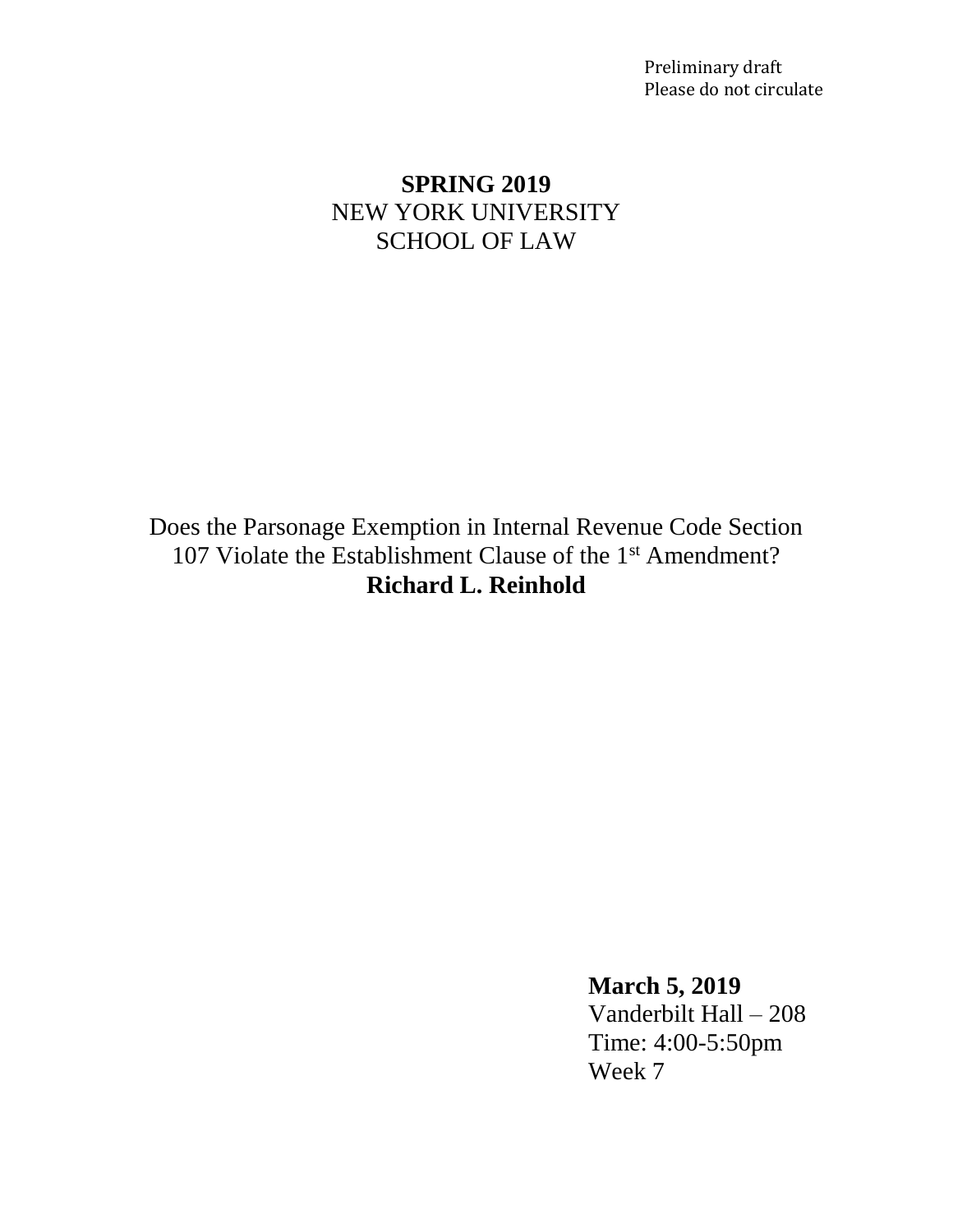#### **SCHEDULE FOR 2019 NYU TAX POLICY COLLOQUIUM**

(All sessions meet from 4:00-5:50 pm in Vanderbilt 208, NYU Law School)

- 1. Tuesday, January 22 Stefanie Stantcheva, Harvard Economics Department.
- 2. Tuesday, January 29 Rebecca Kysar, Fordham Law School.
- 3. Tuesday, February  $5 -$  David Kamin, NYU Law School.
- 4. Tuesday, February 12 John Roemer, Yale University Economics and Political Science Departments.
- 5. Tuesday, February 19 Susan Morse, University of Texas at Austin Law School.
- 6. Tuesday, February 26 Ruud de Mooij, International Monetary Fund.
- 7. Tuesday, March 5 Richard Reinhold, NYU School of Law.
- 8. Tuesday, March 12 Tatiana Homonoff, NYU Wagner School.
- 9. Tuesday, March 26 Jeffery Hoopes, UNC Kenan-Flagler Business School.
- 10. Tuesday, April 2 Omri Marian, University of California at Irvine School of Law.
- 11. Tuesday, April 9 Steven Bank, UCLA Law School.
- 12. Tuesday, April 16 Dayanand Manoli, University of Texas at Austin Department of Economics.
- 13. Tuesday, April 23 Sara Sternberg Greene, Duke Law School.
- 14. Tuesday, April 30 Wei Cui, University of British Columbia Law School.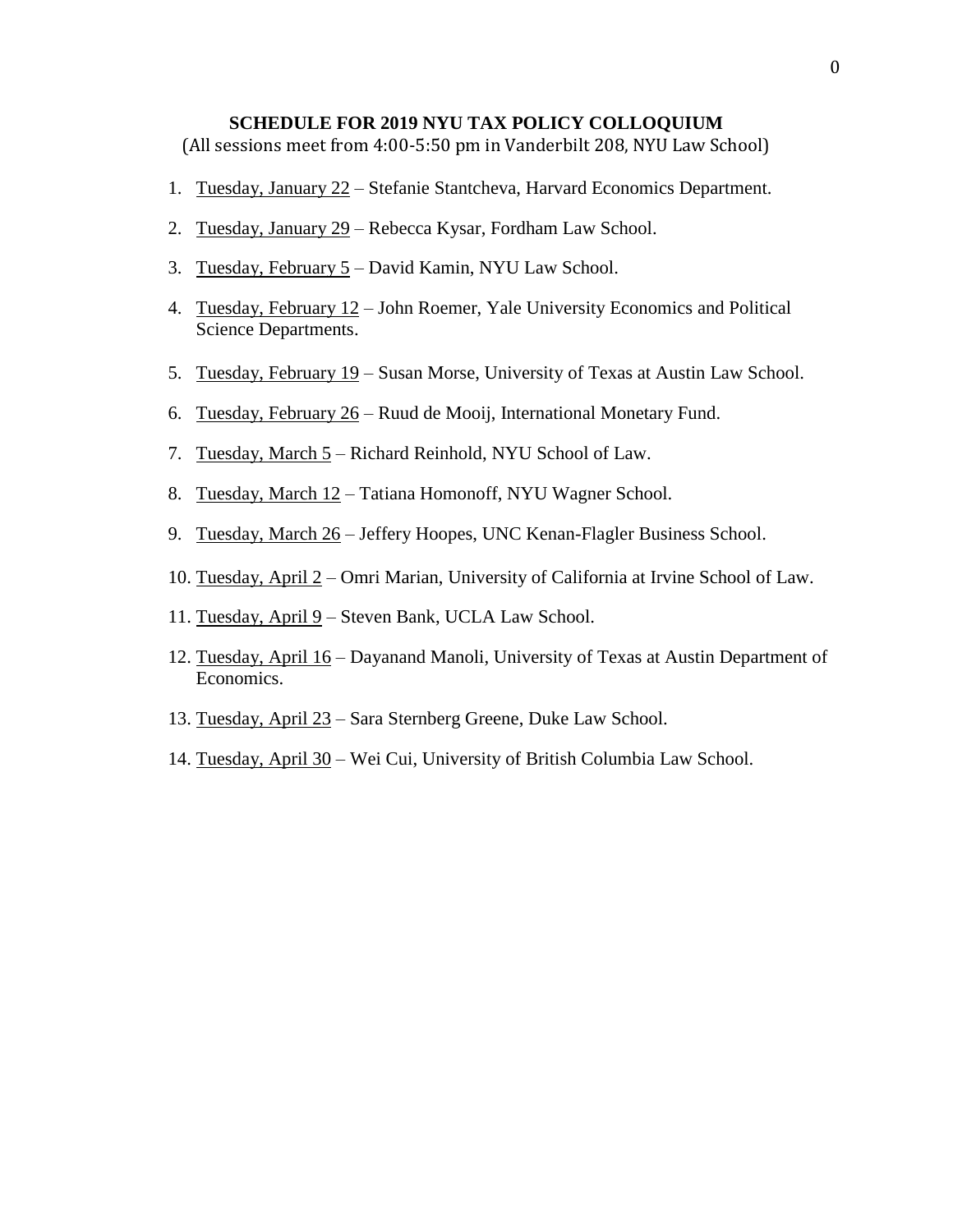# Does the Parsonage Exemption in Internal Revenue Code Section 107 Violate the Establishment Clause of the 1<sup>st</sup> Amendment?

by

Richard L. Reinhold New York University

Abstract: Internal Revenue Code sec. 107(1) has long exempted from inclusion in income the rental value of a minister's church-provided home, or "parsonage" (with parallel relief being available as regards all religious denominations). A later amendment confirms availability of the exemption for amounts paid to defray ministers' costs for separately-acquired housing. See IRC sec. 107(2). Last year, a District Court in Wisconsin held the exemption for reimbursed parsonage allowances to represent a violation of the Establishment Clause of the 1st Amendment of the U.S. Constitution ("Congress shall make no law respecting an establishment of religion ..."). Gaylor v. Mnuchin, 278 F. Supp.  $3^{rd}$  1081 (D.Wi. 2017). The case was appealed to the Seventh Circuit Court of Appeals and that court's decision is expected imminently. The District Court based its holding on the tests laid down in Lemon v. Kurtzman, 403 U.S. 602 (1971), as understood in light of the later decision in Texas Monthly v. Bullock, 489 U.S. 1 (1989) (holding unconstitutional a state sales tax exemption for religious publications). The court looked to "whether the government's purpose [relative to sec. 107(2)] is to endorse religion and whether the statute actually conveys a message of endorsement viewed from the perspective of a reasonable observer." The court concluded that sec. 107(2) failed the Lemon test, as applied. On appeal, the government, defending the statute, has put forth two arguments: 1) the sec. 107 income exclusion represents the reasonable implementation of a broader policy in the Internal Revenue Code to afford an income exclusion under a convenience of the employer rationale reasonable in the present case because parsonages have, since the practice originated in England centuries ago, been regarded as an adjunct of the church at which the minister frequently carries out his or her ministerial duties, including counseling parishioners, hosting persons needing housing, conducting meetings of parishioners and the like, and 2) the Lemon test is satisfied since the income exclusion functions to limit entanglement of state and religion by avoiding the need to inquire in detail into specific uses of a parsonage that might afford a deduction for use of the parsonage. Longstanding tax policy affords employees income tax exclusion treatment for the value of employer-provided housing (including housing allowances) when the housing satisfies a so-called "convenience of the employer" doctrine. It is the authors' view that this rationale reasonably supports exclusion treatment for parsonages and parsonage allowances under IRC sec. 107. Although certain nexus and other requirements attend use of the convenience of the employer doctrine by secular employees, applying these requirements to ministers discharging their religious duties would be intrusive. At the same time, it seems reasonable to believe that the requirements generally will be satisfied as regards ministers. As a result, it is the author's view that excusing ministers from the requirements applicable to secular employees is consistent with the government's accommodation of the Free Exercise of religion under the First Amendment, and should not give rise to a violation of the Establishment Clause.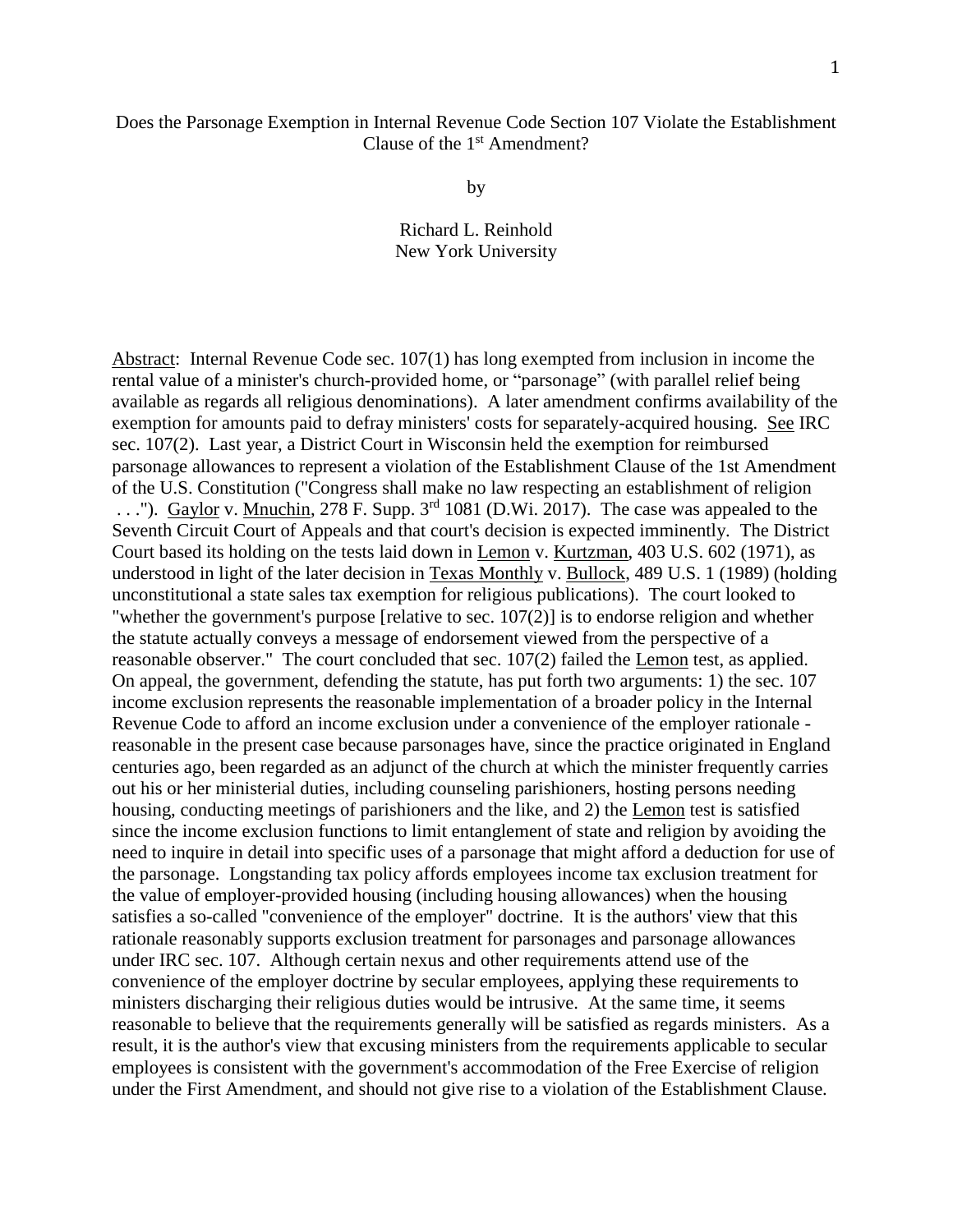Whether the case will be litigated to conclusion is not clear, because there would seem to remain real hurdles to the plaintiffs satisfying the "standing" requirement of Art. III of the Constitution to mount a challenge to sec. 107. Should they succeed, an important aspect of the case will likely be the impact, *vel non*, of more recent Supreme Court decisions, including particularly Town of Greece v. Galloway, 134 S. Ct. 1811 (2014) (upholding sectarian prayer at the opening of town meetings, based in significant part on the tradition associated with such prayers), as well as, possibly, a decision in The American Legion v. American Humanist Ass'n, 874 F.3d 195 (4th Cir. 2017), *reh. en banc denied,* 891 F. 3d 117 (4th Circ. 2017), *cert. granted*, 139 S.Ct. 451 (2018) (holding a large Latin Cross, an integral part of a World War I memorial, located on state land, to violate the Establishment Clause). This article examines the competing arguments regarding the application of the Establishment Clause, and attempts to suggest a way forward in addressing these challenges. It is the thesis of the article that in light of 1) the extreme disarray of the Establishment Clause precedents, which provide almost no guidance as to the standards for its application and 2) the very limited reliable information available regarding the underlying purpose of the Establishment Clause, beyond a purpose to avoid creating a single national religion, or to prevent the favoring of one religious group over another, an interpretive standard that grants relatively broad deference to the legitimate purposes of the enacting body is sensible.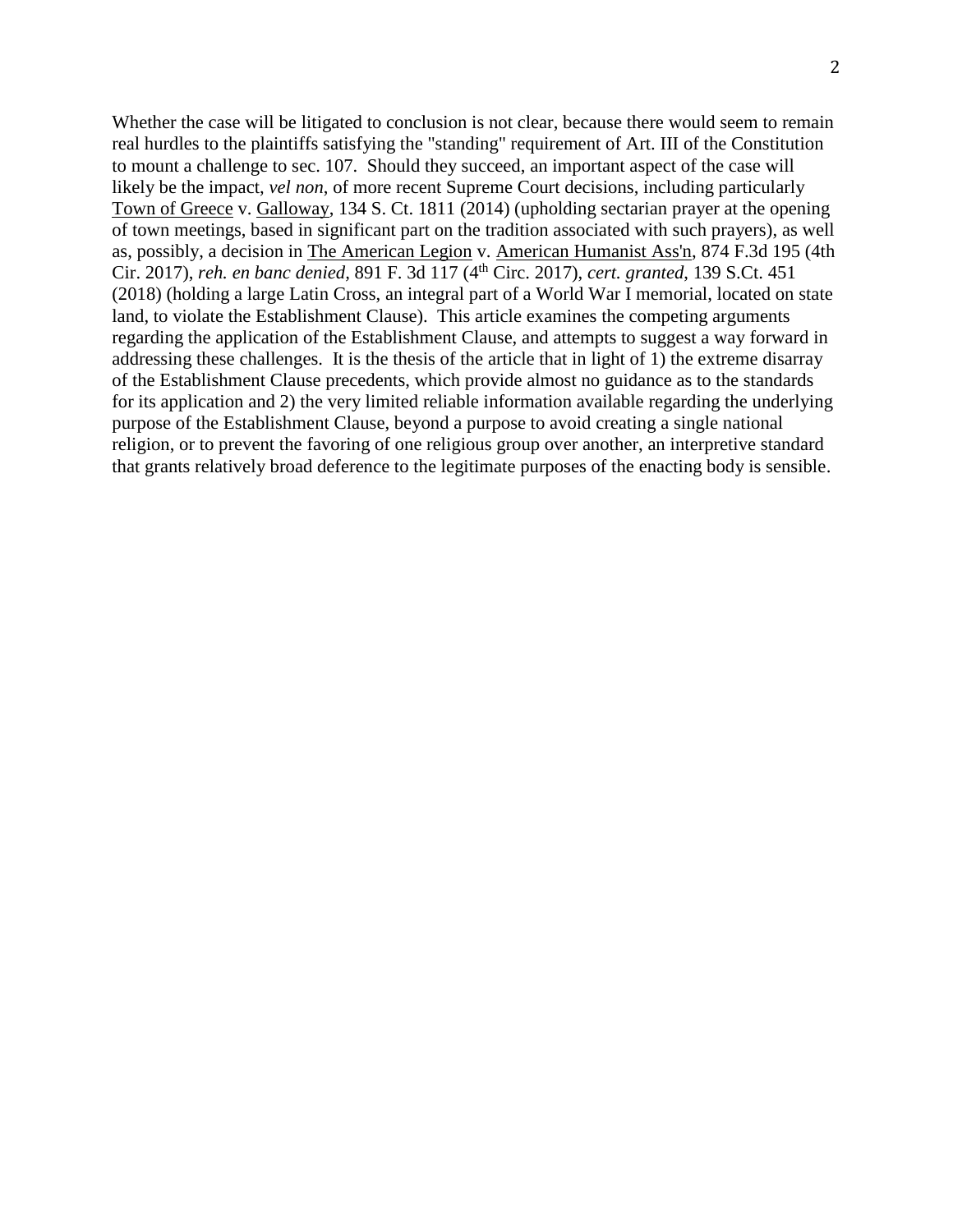#### I. Prologue

This paper is written to address the possible constitutional infirmity in the so-called pasonage exclusion in Internal Revenue Code §107, and in particular the provision in paragraph (2) of that section excluding from income allowances paid to a minister to defray his or her housing expenses.<sup>1</sup> The Internal Revenue Code has long provided church ministers - or persons functioning in a parallel capacity, in the case of non-Christian religions - exclusion treatment for the rental value of a so-called "parsonage", *i.e.*, a home provided for the minister by the church (or other religious institution) (For simplicity, I will generally use the nomenclature "minister" and "church", but as will be discussed, sec. 107 has been interpreted as broadly available to all religious groups.) The same treatment is provided for "housing allowances" received by ministers in the case where the minister secures his or her own housing. The particular issue is whether sec. 107 should be seen as establishing religion in violation of the First Amendment of the United States Constitution, which states that "Congress shall make no law respecting an establishment of religion…". The United States District Court for the Western District of Wisconsin has twice held that sec. 107(2) violates the Establishment Clause, and the issue is currently before the Court of Appeals for the Seventh Circuit. <sup>2</sup> That court's resolution of the issue will require resort to the First amendment decisions of the United States Supreme Court, which, as will be seen, provide little clarity.

Against this backdrop, this paper will, in Part II, review the Gaylor and Lew precedents and comment on those decisions. Part III will discuss Lemon v. Kurtzman,<sup>3</sup> the principal precedent upon which the district court relied, and then endeavor to say where the Lemon test

<sup>&</sup>lt;sup>1</sup> Internal Revenue Code section 107 provides as follows: "Rental Value of Parsonages. In the case of a minister of the gospel, gross income does not include—(1) the rental value of a home furnished to him as part of his compensation; or (2) the rental allowance paid to him as part of his compensation, to the extent used by him to rent or provide a home and to the extent such allowance does not exceed the fair rental value of the home, including furnishings and appurtenances such as a garage, plus the cost of utilities." (Except as noted, references herein to "Section", "sec." or "§" are to the Internal Revenue Code of 1986, as amended ("Code"); and references to "Treas. Reg. § " are to the regulations thereunder promulgated by the United States Department of Treasury.) Although phrased in terms of a "minister of the gospel", the Internal Revenue Service and the courts have properly interpreted the provision broadly to include all religious affiliations. *See* the discussion at note \_\_\_, *infra*.

<sup>2</sup> Gaylor v. Mnuchin, 278 F. Supp.3d 1081 (D. Wi. 2017); Freedom from Religion Foundation v. Lew, 983 F. Supp.2d 1051 (D. Wi. 2013), *rev'd*, 773 F.3d 815 (7<sup>th</sup> Cir. 2014);

 $3\,403$  U.S. 602 (1971).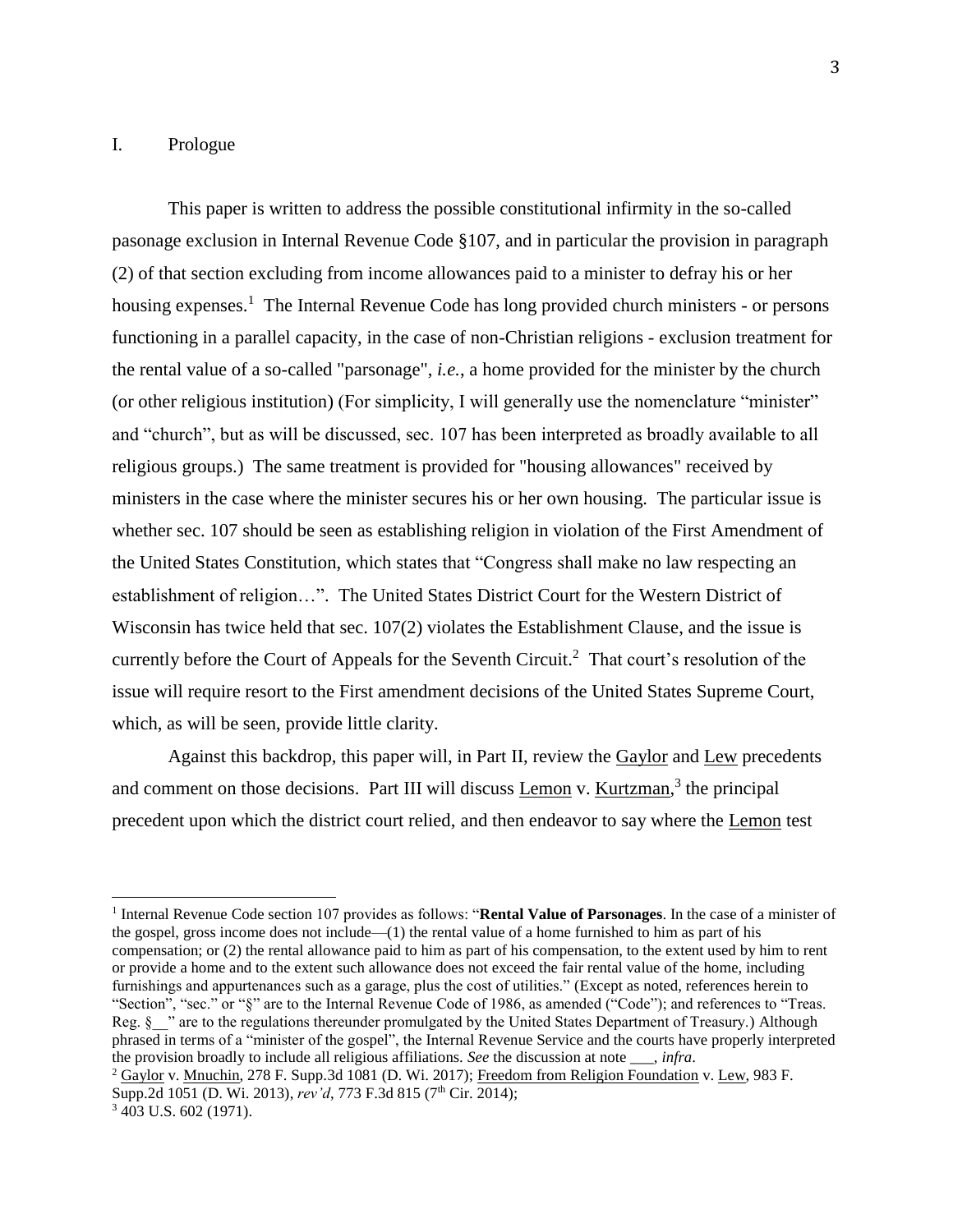will lead in the future (a very speculative exercise). Part IV sets forth concluding observations and a suggested direction for the future.

#### II. Gaylor v. Mnuchin

#### A. *Procedural Background*

The current challenge to sec. 107 began with the 2013 decision in Freedom from Religion Foundation v. Lew (herein "Lew") by Judge Barbara Crabb in the Western District of Wisconsin.<sup>4</sup> The case held that the sec.  $107(2)$  parsonage exclusion violated the First Amendment Establishment Clause. On appeal the Seventh Circuit Court of Appeals held that the plaintiffs lacked standing and so reversed the district court and vacated the judgment. In the view of the Seventh Circuit, although the individual plaintiffs received so-called "housing allowances" from their employer, the Freedom From Religion Foundation, Inc., they had not claimed the benefit of sec. 107(2) in respect of the allowance, and therefore the allowability of the exclusion, *vel non*, presented no justiciable case or controversy.<sup>5</sup> The Court held that **Flast** v. Cohen was of no assistance to the taxpayer. Flast had created an exception to the otherwise applicable Art. III standard for a justiciable case or controversy, requiring that a plaintiff have a meaningful pecuniary stake in the outcome of the litigation in order to permit a generic taxpayer to mount an Establishment Clause challenge to an expenditure of government funds. The exception overlooked the taxpayer's trivial financial stake in the outcome. The later decision in Arizona Christian Sch. Tuition Org. v. Winn,<sup>6</sup> held Flast v. Cohen standing unavailable where the governmental expenditures took the form of tax credits or other tax expenditures.<sup>7</sup>

The individual plaintiffs then filed tax refund claims asserting that they were entitled to the benefit of the parsonage allowance, excluding their housing allowances from income. Certain of the refund claims were rejected and on that basis the individuals commenced a new action to have sec.  $107(2)$  held unconstitutional.<sup>8</sup> (The IRS paid certain of the refund claims,

<sup>4</sup> Lew, *supra*.

<sup>&</sup>lt;sup>5</sup> 773 F.3d 815 (7<sup>th</sup> Cir. 2014).

<sup>6</sup> 563 U.S. 125 (2011).

<sup>7</sup> Winn, *supra* at \_\_\_.

<sup>8</sup> Plaintiff Freedom from Religion Foundation, Inc. is a non-profit organization of atheists and agnostics whose purpose is to advocate the separation of church and state. The individual plaintiffs - Annie Laurie Gaylor and Dan Barker are co-presidents of the foundation. Two church pastors were permitted to intervene in the action as defendants; these individuals received and were expected to receive housing allowances from churches. Although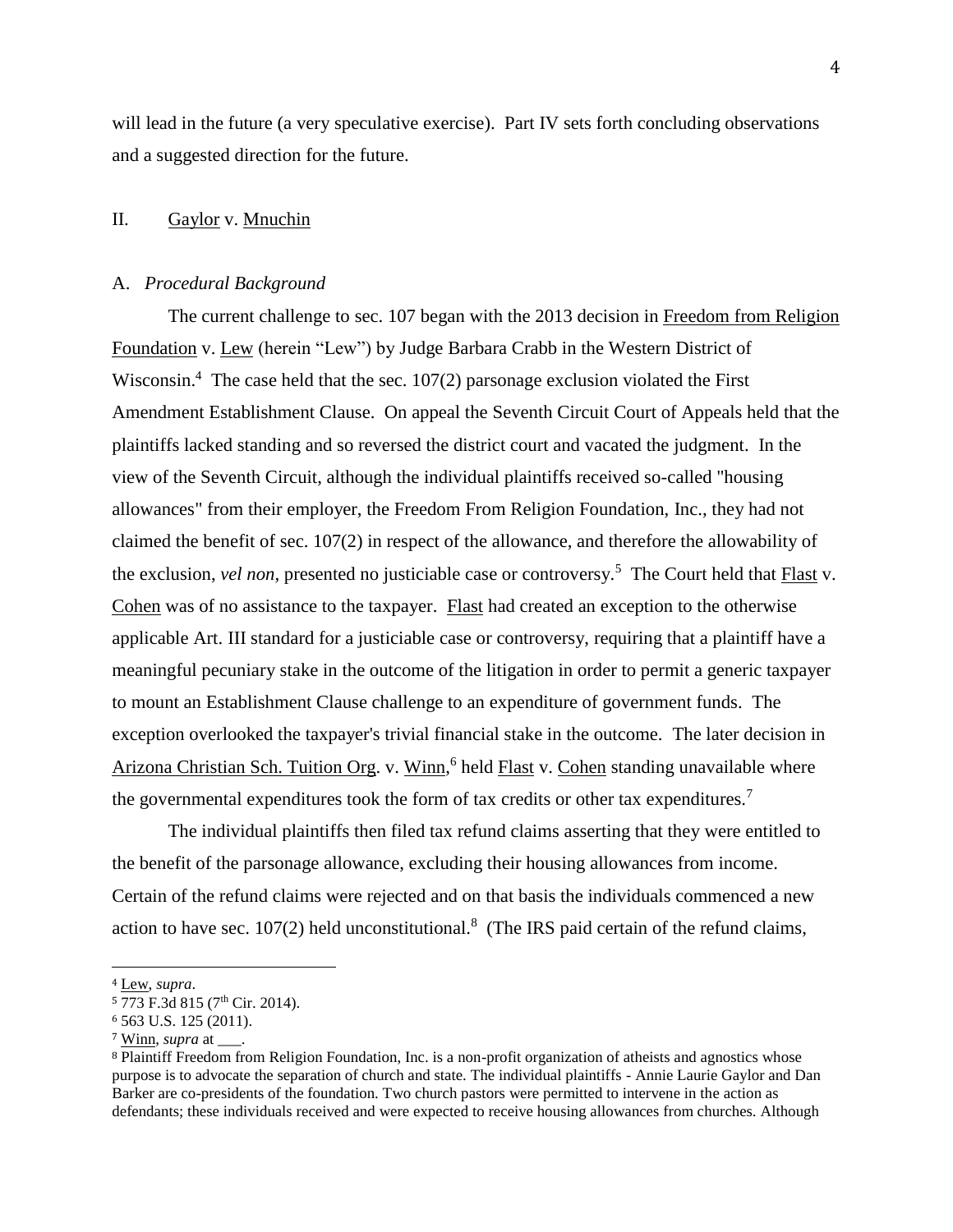apparently by inadvertence.) The plaintiffs conceded that they had no standing to challenge sec.  $107(1)$  - applicable in the case of a church-owned parsonage made available to a minister.<sup>9</sup>

Judge Crabb was assigned to the case and again held for the plaintiffs in the action.<sup>10</sup> She first determined that they had gained standing to sue by virtue of their tax refund claims.<sup>11</sup> She then held that the parsonage allowance in sec. 107(2) violated the Establishment Clause and therefore was unconstitutional.<sup>12</sup> In reaching her conclusion, she relied on the analysis in Lew, *supra*, and therefore I will consider the two opinions together, noting differences where applicable.

# B. *Freedom from Religion Foundation v. Lew and Gaylor v. Mnuchin*

The decisions base their substantive analysis on Lemon v. Kurtzman, which laid down three tests to be applied in evaluating government action. An Establishment Clause violation is present if: 1) the action has no secular purpose, 2) its primary effect advances or inhibits religion, *or* 3) it fosters an excessive entanglement between government and religion. If any of the three elements is considered present the government action violates the Establishment Clause. Judge Crabb next observed that Justice O'Connor has offered a refinement of the first two parts of the Lemon test, "... under which the court asks, 'whether the government's purpose is to endorse religion and whether the statute actually conveys a message of endorsement' . . . 'viewed from the perspective of a reasonable observer'."<sup>13</sup>

The court noted that the parties had both relied on this Lemon standard, although she went on to observe that "the Supreme Court has articulated other tests over the years . . .", citing the decisions in in <u>Lee</u> v. Weisman,<sup>14</sup> and Marsh v. Chambers,<sup>15</sup> both of which were both post-

the individual plaintiffs are said to have filed tax refund claims seeking the taxes paid in respect of the housing allowances, the prayer for relief in the action filed does not seek payment of the refund. Instead, the the relief sought is limited to having sec. 107(2) declared unconstitutional.

<sup>9</sup> Prior cases attempting to challenge sec. 107 on constitutional grounds but dismissed, generally due to a lack of standing, are cited in the District Court's opinion. *See* Gaylor, 278 F. Supp.3d at 1102-03. <sup>10</sup> Gaylor, *supra*.

<sup>11</sup> 278 F. Supp.3d at 1086-89.

<sup>12</sup> 278 F. Supp.3d at 1104. In view of the parties' concession that they lacked standing to challenge the constitutionality of sec.  $107(1)$  the court said that she would not consider whether sec.  $107(1)$  violates the constitution. 278 F. Supp.3d at 1096. She follows that statement with a curiously-worded assumption: ". . . I will assume that defendants are correct in asserting that the purpose of  $\S107(1)$  was simply to insure [sic] that ministers received an exemption that secular employees already had." *Id*.

<sup>13</sup> 983 F. Supp.2d at 1060 (internal citations omitted).

<sup>14</sup> 505 U.S. 577 (1992).

<sup>15</sup> 463 U.S. 783 (1983).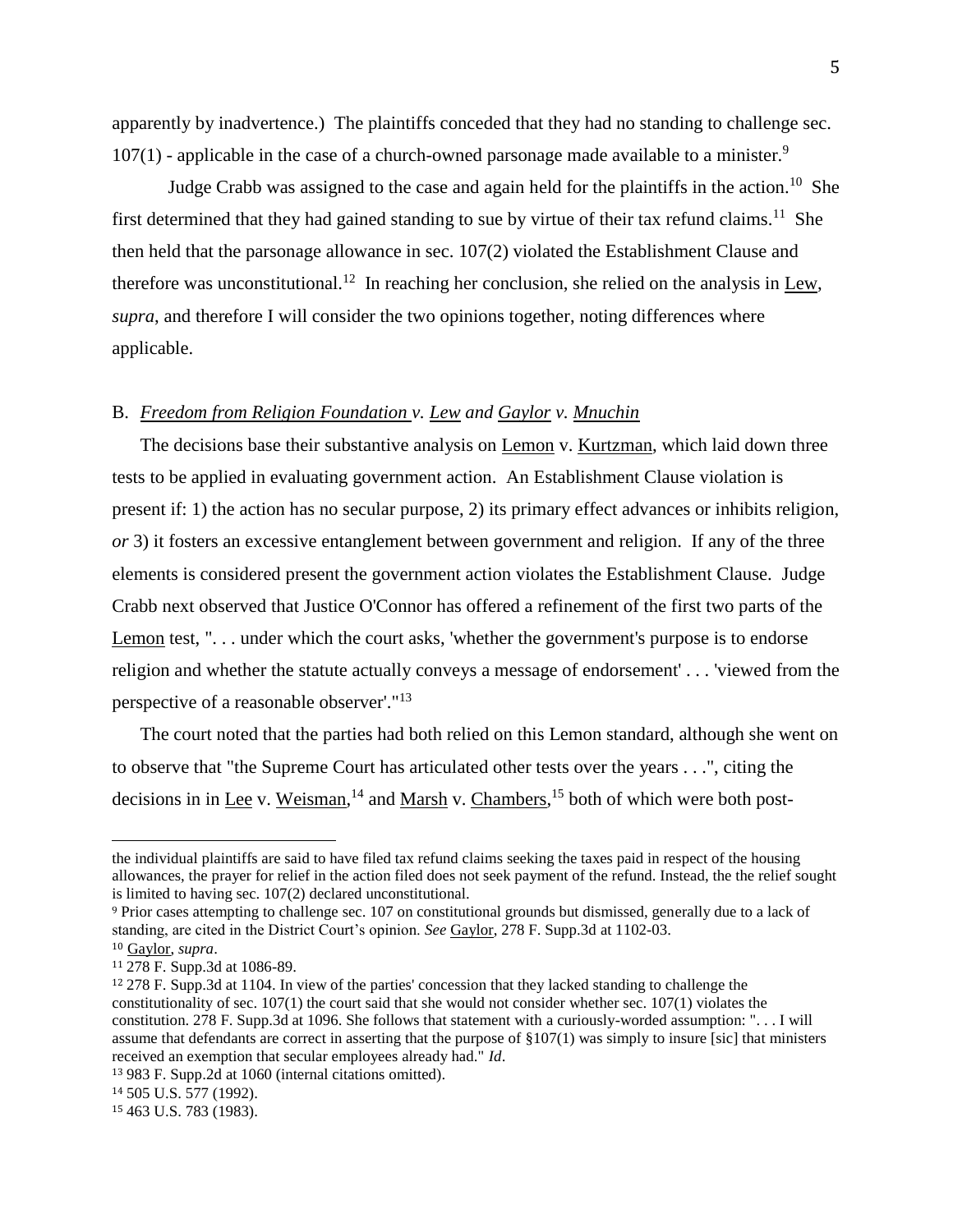Lemon cases involving an Establishment Clause challenge to government action, but were decided without reliance on Lemon.<sup>16</sup>

To apply Lemon to the facts at issue the court relied on the decision in Texas Monthly v. Bullock,<sup>17</sup> which involved an exemption from the generally-applicable Texas sales tax for religious writings. The Court held the exemption to violate the Establishment Clause. The plurality opinion - representing the views of Justices Brennan, Marshall and Stevens concluded that the statutory exception did not have a secular purpose or effect and conveyed a message of religious endorsement; moreover, the plurality opinion observed that the exemption provided a benefit to religious organizations only, without any showing that the exemption was needed to alleviate a significant burden on free exercise. The concurring opinion of Justices Blackmun and O'Connor stated that an Establishment Clause violation was present because the exception "results in 'preferential support for the communication of religious messages."<sup>18</sup>

Finding the differences in the two opinions minimal for purposes of the case, Judge Crabb held that Texas Monthly controlled the outcome in the case, "[b]ecause a primary function of a 'minister of the gospel' is to disseminate a religious message, a tax exemption provided only to ministers results in preferential treatment for religious messages over secular ones."<sup>19</sup>

The court stated that in its view, sec. 107(2) was invalid under either the view of the plurality or the concurring opinion.<sup>20</sup> The standard of the plurality opinion was violated because it gave an exemption to religious persons without a corresponding benefit to similarly situated secular persons.<sup>21</sup> As regards the concurring opinion "[b]ecause a primary function of a 'minister of the gospel' is to disseminate a religious message, a tax exemption provided only to ministers results in preferential treatment of religious messages over secular ones." $^{22}$  To this, the court added that statements from the 1954 legislative history of sec. 107(2) showed that the purpose of the provision was "to assist a group of religious persons, which is not a secular purpose."<sup>23</sup>

<sup>16</sup> 983 F. Supp.2d at 1060-61; 278 F. Supp.3d at 1089-90.

<sup>17</sup> 489 U.S. 1 (1989).

<sup>18</sup> 983 F. Supp.2d at 1061 (*quoting* Texas Monthly, *supra*, Blackmun, J., concurring). Justice White concurred in the judgment, but on the basis that a content-based exception from the sales tax represented a violation of the Press Clause of the First Amendment.

<sup>19</sup> 983 F. Supp.2d at 1062.

<sup>20</sup> 278 F. Supp.3d at 1090.

<sup>21</sup> *Id*.

<sup>22</sup> *Id*., *quoting* Lew, 983 F. Supp.2d at 1062.

<sup>23</sup> 278 F. Supp.3d at 1091.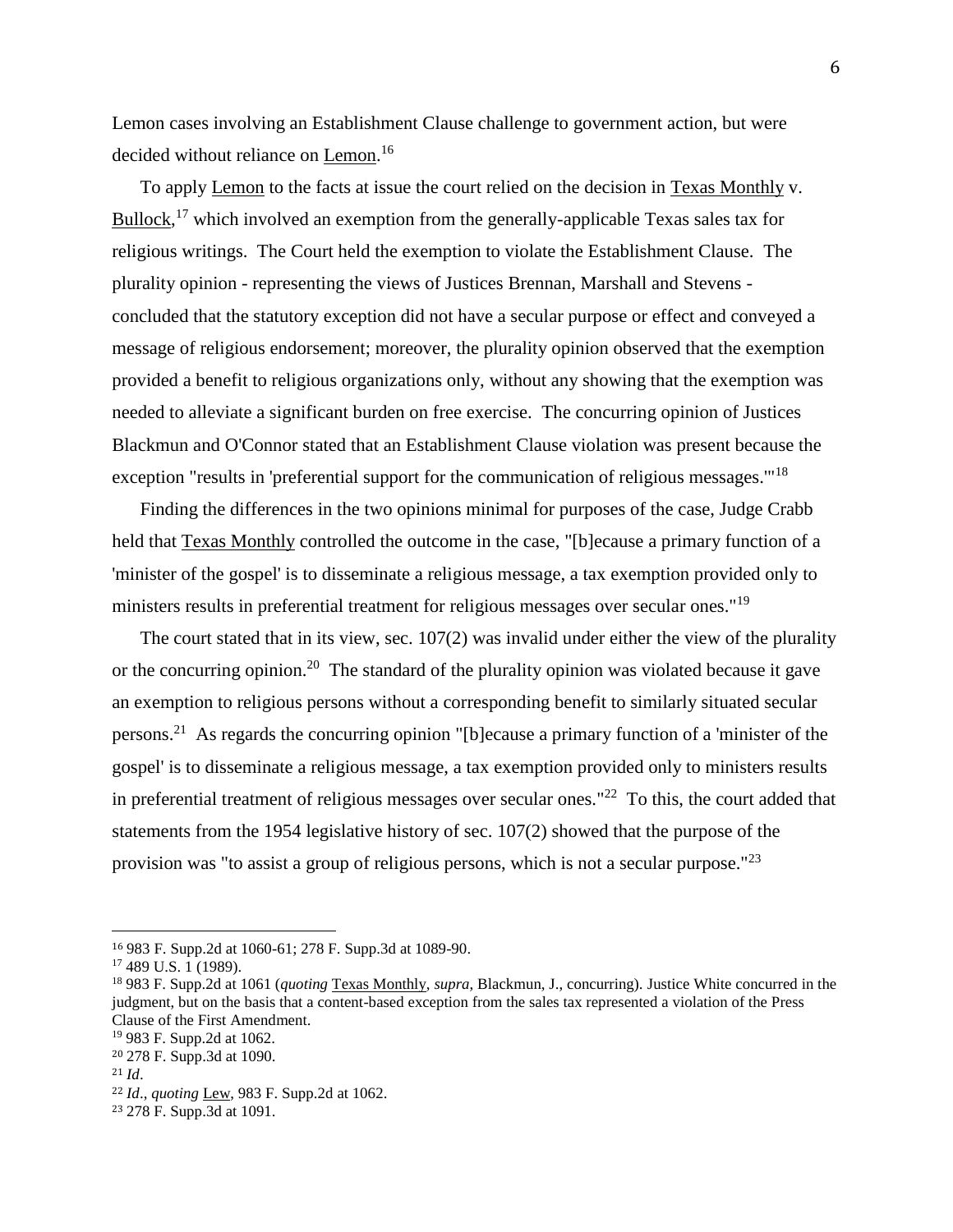The court was referring, first, to a statement in the House report for the measure that became sec. 107(2) that, under the law then in effect, a minister who receives the use of a parsonage as part of his compensation is not subject to tax under sec. 107(1), and the committee viewed this as unfair to ministers who received a housing allowance rather than a home, so that the purpose of new sec. 107(2) was to remove this discrimination by providing that the exclusion is meant to be available to housing allowances that a minister uses to own or rent a home.<sup>24</sup>

Second, the court referred to a statement at the hearings on the 1954 act by the bill sponsor indicated a religious, anti-Communist, purpose for the measure. 25

The court then turned to the defendants arguments that had been more fully developed in the Gaylor action.

#### 1. Secular purpose and effect

The court first considered whether sec. 107(2) had a secular purpose, or could be justified on secular grounds. The court divided this portion of its opinion into five parts:

## *a. Convenience of the employer doctrine*

Internal Revenue Code section 119(a) provides that gross income of an employee does not include the value of lodging provided to the employee for the convenience of the employer if the employee is required to accept such lodging as a condition of the employee's employment. Sec. 119 codifies prior administrative practice, which made the exemption available to, among others, seamen living on a ship, and cannery and hospital workers who required such lodging in order to perform their jobs properly. Absent such an exemption the value of the lodging would represent income upon which the employee would be required to pay tax. Housing allowances are not within the scope of sec. 119 generally, although sec. 119(c) provides exclusion treatment for housing allowances in respect of camps located in remote areas.<sup>26</sup>

<sup>24</sup> 278 F. Supp.3d at 1091, quoting H.R. Rep. No 1337.

<sup>25</sup> Rep. Peter Mack, the sponsor of the bill containing the measure, stated at the hearing on the bill: "Certainly, in these times when we are being threatened by a godless and anti-religious world movement we should correct this discrimination against certain ministers of the gospel who are carrying on such a courageous fight against this. Certainly this is not too much to do for these people who are caring for our spiritual welfare." 278 F.3d at 1091 (*quoting* Hearings Before the House Committee on Ways & Means, 83d Cong., 2nd Sess. 1 at 1574-75 (June 9, 1953) (statement of Peter F. Mack, Jr.),.

<sup>26</sup> Kowalski v. Comm'r, 434 U.S. 77 (1977).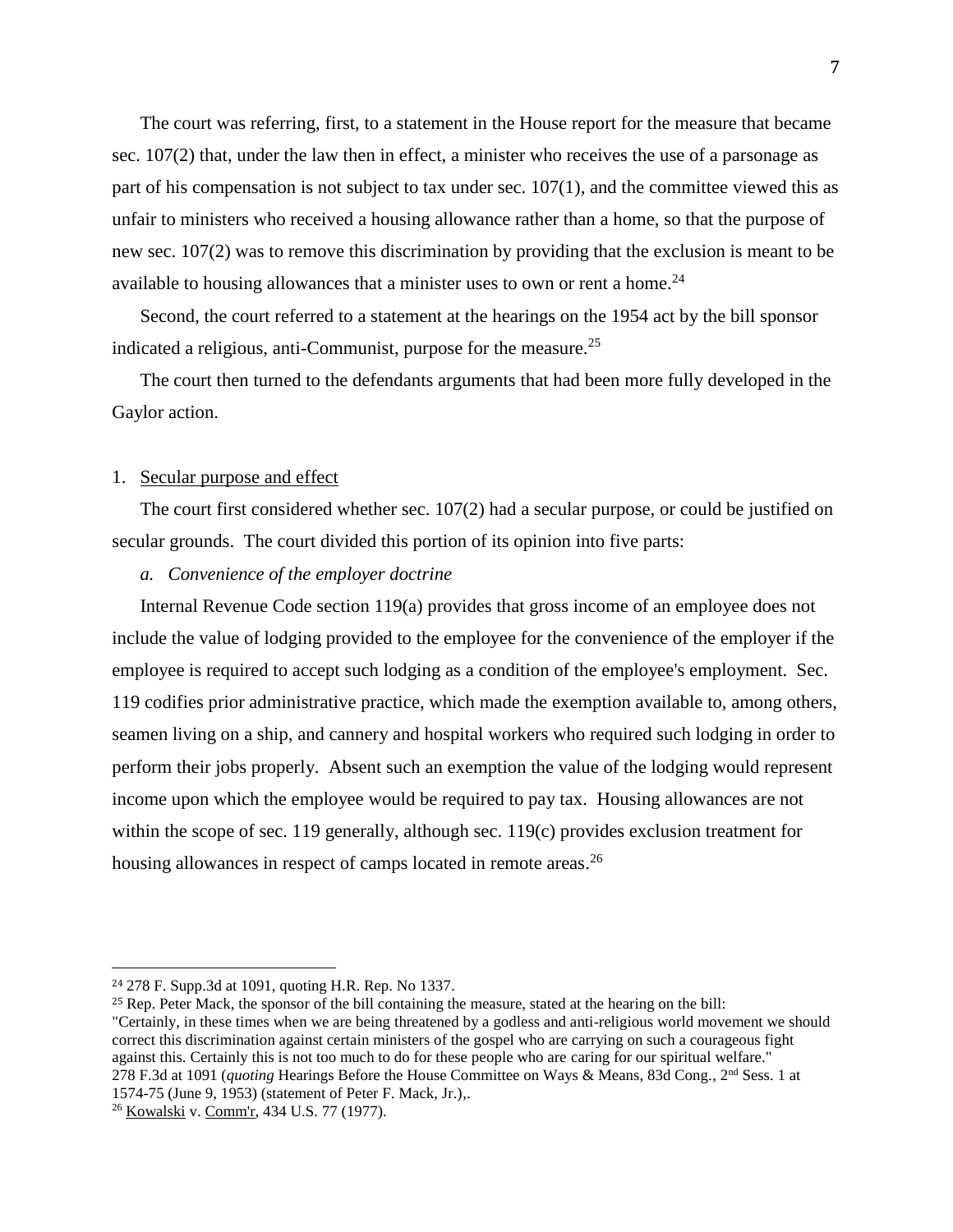To the extent that part or all of an employee's home is used exclusively, on a regular basis, for business purposes, a business expense deduction may be claimed.<sup>27</sup>

Similar, more limited exclusions are provided by the following: sec. 134 (housing provided to members of the military stationed outside the United States, sec. 911 (housing allowance for persons who are *bona fide* residents of a foreign country); and sec. 912 (allowances paid to diplomats, employees of the Central Intelligence Agency and certain other civilian officers and government employees).

The defendants argued that sec. 107 is analogous to other provisions exempting the value of housing and / or housing allowances provided by the Internal Revenue Code under the convenience of the employer rationale.<sup>28</sup> The premise is that a parsonage was traditionally an adjunct of the church, provided as a living accommodation to ministers as part of their compensation. Often, the parsonage was closely proximate to the church, and several overlapping reasons existed for making such housing available to ministers: ministers frequently met with parishioners at their homes, particularly when privacy was a concern, such as might be the case if a wife or husband wished to discuss a sensitive marital topic with a minister; ministers often made accommodations available to visiting clergy or parishioners or others who had fallen on hard times; and ministers would typically host meetings of church groups in their homes. An additional value of having a parsonage in close proximity was that the minister would be near the church community and thus encouraged to conform his behavior to the expectations of the community. Obviously, all of these reasons related to the mission and function of the church.<sup>29</sup>

The court concluded this part of the discussion, saying there was no question whether a minister could utilize the convenience of the employer doctrine, for secs. 119 and 280A are available to them.<sup>30</sup> The issue, said the court, is whether the doctrine should apply "when the

<sup>27</sup> *See* sec. 280A(c)(1).

<sup>&</sup>lt;sup>28</sup> Code §107(1), excluding from income of a minister the rental value of home furnished to the minister as part of his or her compensation, was adopted in 1921, in response to concern that such relief might not be provided administratively. In situations in which a religious institution provided the minister with a housing allowance, the Code parsonage exception was held to be applicable. Williamson v. Comm'r, 224 F.2d 377 (8<sup>th</sup> Cir. 1955); Conning v. Busey, 127 F. Supp. 958 (D. Ohio 1954); MacColl v. U.S., 91 F. Supp. 721 (D. Ill. 1950). Notwithstanding, the housing allowance rule was added to the Code in 1954 to ensure equal treatment of ministers receiving the housing compensation in kind and via reimbursement. H.R.Rep. No. 1337, 83d Cong., 2d Sess. 15 (1954); S.Rep. No. 1622, 83d Cong., 2d Sess. 16 (1954).

<sup>29</sup> Practices in England, where the tradition originated, are indicated in Alan Savidge, *The Parsonage in England*  (1964).

<sup>30</sup> 278 F. Supp.3d at 1093.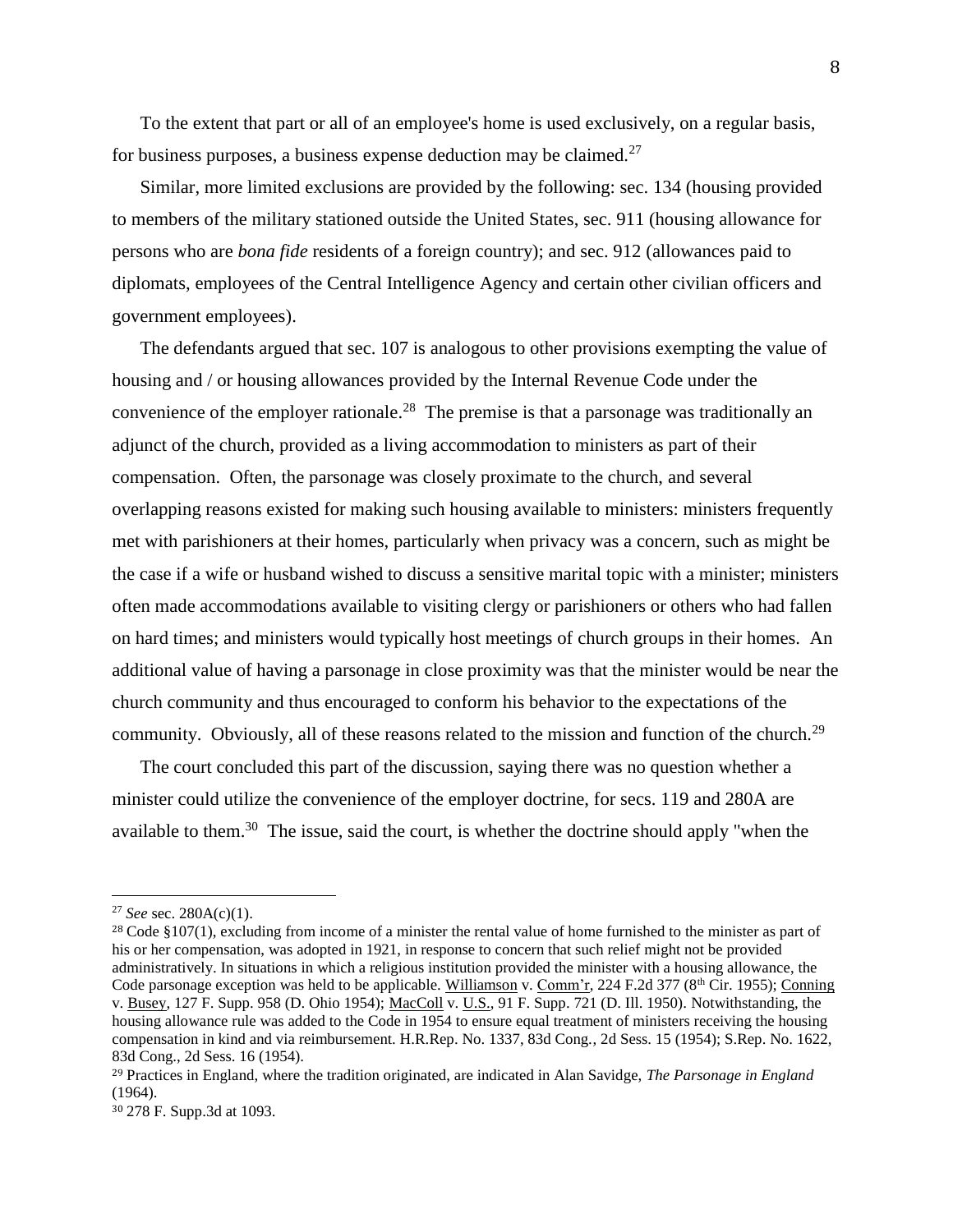reasons for applying it are absent and the vast majority of other taxpayers are required to justify their request for an exemption."<sup>31</sup> The court then turned to the four special needs identified by the defendants for providing special tax treatment for ministers.

#### *b. Unique housing needs*

The court then turned to the argument that sec. 107(2) "should not be viewed in 'isolation," but rather was part of a "'broad' exemption that employees with 'unique housing needs' receive."<sup>32</sup> Upon review of these factors, the court concluded that these did not establish a secular purpose for the provision. First, the court held that the home office deduction rule in sec. 280A(c), as well as the general convenience of the employer rule in sec. 119, were irrelevant to the inquiry since those provisions are "already available to ministers" and could be invoked by any secular or religious employee  $\ldots$  ".<sup>33</sup> Turning to secs. 134, 911 and 912 - providing exemption treatment for federal employees and persons working outside the country - the court likewise found these unhelpful to the defendants' position, for the following reasons: 1st, the court found that Congress had not considered the provisions "together"; 2nd, the court stated that sec. 107(2) didn't respond to a "convenience of the employer" rationale but instead to "provide financial assurance to those 'caring for our spiritual welfare' and 'carrying on . . . a courageous fight' against 'a godless and anti-religious world movement".<sup>34</sup>  $3<sup>rd</sup>$ , the court rejected the concept that secs. 107(2), 134, 911 and 912 as providing "categorical tax relief for employees who 'often' have work-related restrictions on their housing . . .".<sup>35</sup> The court disagreed however, saying that other workers, such as some healthcare providers, hotel managers, etc., also have particular housing needs, and exemption treatment is not provided for such persons. 4th, the court found sec. 107(2) qualitatively unlike secs. 134, 911 and 912, in that the latter group of provisions represented "ad hoc determinations by Congress regarding a limited number of employees in specific circumstances."<sup>36</sup> The court then observed that persons qualifying for relief under secs. 134, 911 and 912 are "employees whose housing is necessarily affected by their jobs",<sup>37</sup> whereas

 $\overline{a}$ 

<sup>35</sup> *Id*.

<sup>31</sup> *Id*.

<sup>32</sup> 278 F. Supp.3d at 1093.

<sup>33</sup> 278 F. Supp.3d at 1094.

<sup>34</sup> *Id*.

<sup>36</sup> 278 F. Supp.3d at 1094.

<sup>37</sup> *Id*.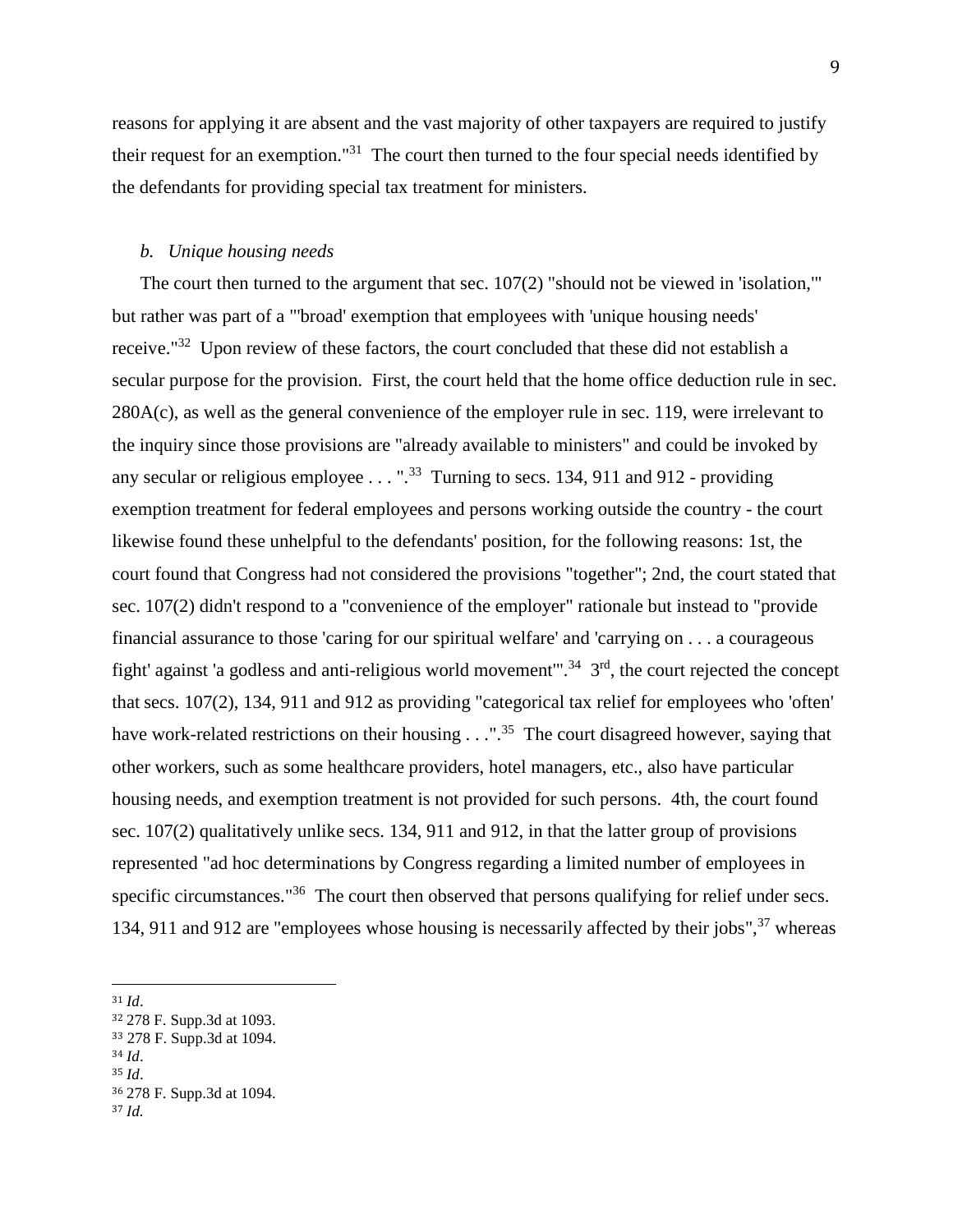the same is true for some, but not all ministers, who are not necessarily restricted by their employer institution as to where they can live or what kind of house they might buy or rent, and may not be required to use their housing for church-related purposes. Finally, the court observed that the construction of sec. 107(2) by the IRS has allowed exemption treatment for "a rabbi working as a teacher, ministers working as counsellors or basketball churches and every member of the Church of Christ teaching at a Christian college."<sup>38</sup>

The court summarized its discussion of this point on the basis that even if ministers often meet the convenience of the employer rationale, the same is true also for many secular employees not covered by sec. 107(2) or comparable exemption, and in the latter situations the employees must establish their entitlement to an exemption.<sup>39</sup>

#### *c. Eliminating denominational discrimination*

The defendants argued that a valid secular purpose for sec. 107(2) exists in that the measure was enacted to eliminate discrimination between ministers whose organizations owned parsonages that were made available, and ministers who received a housing allowance. They court quoted the House report accompanying the measure: the "purpose of sec. 107(2) is to 'remove[]' or 'correct' the 'discrimination' in existing law between ministers who live in parsonages and those who receive housing allowance [sic]".<sup>40</sup> While not disputing that the eliminating discrimination might represent a secular purpose, the court disagreed that adoption of sec. 107(2) had that effect, first noting that, in its view the measure created or exacerbated a disparity between the treatment of religious and secular persons, and second by observing that sec. 107(1) "did not need to be 'corrected' because it does not discriminate on the basis of religious denomination.'"<sup>41</sup> The court felt that the convenience of the employer rationale for sec. 107(1) did not need to be extended since sec. 107(1) does more than simply codify the convenience of the employer rationale for employers - the provision did not contain the "on the

<sup>38</sup> 278 F. Supp.3d at 1095-96.

<sup>39</sup> 278. F. Supp.3d at 1096.

<sup>40</sup> *Id* (*quoting* H.R. Rep. No. 1337, 83d Cong., 2d Sess. 15 (1954)) ("purpose of §107(2) is to 'remove[]' or 'correct' the 'discrimination' in existing law between ministers who live in parsonages and those who receive housing allowance").

<sup>41</sup> 278 F. Supp.3d at 1097.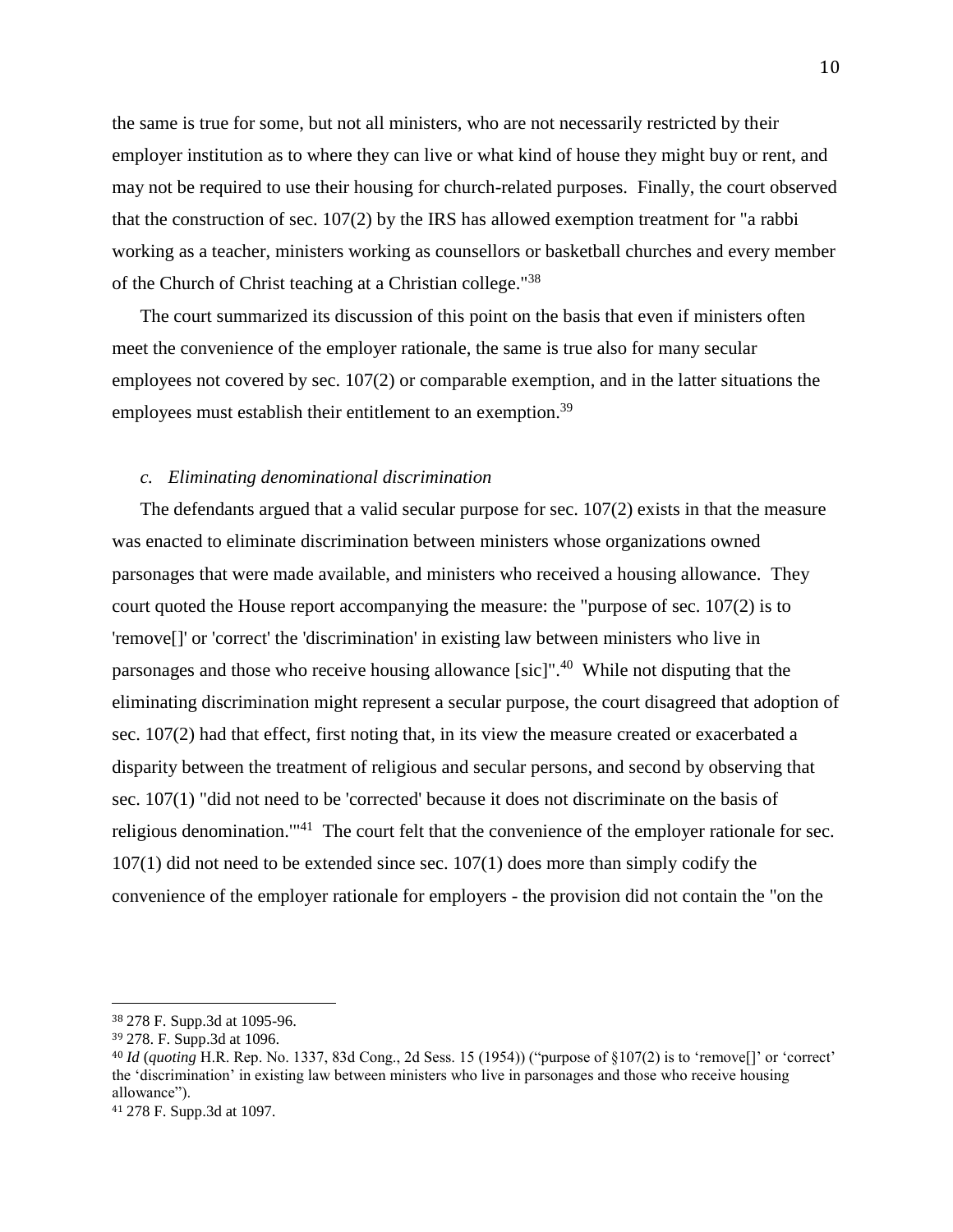business premises of the employer" and "offered as a condition of employment" requirements of §119.<sup>42</sup>

The intervenor-defendants said the enactment of sec. 107(2) to eliminate discrimination was required by  $\underline{Larson}$  v.  $Valente,$ <sup>43</sup> which prohibits governmental rulemaking that discriminates between or among religious sects (the case provided relief from reporting requirements for charities in the case of religious organizations that received greater than 50% of their support from members).<sup>44</sup> In the present case, sec.  $107(1)$  was said to favor wealthier religious institutions that could afford to purchase a residence in which to house the minister.<sup>45</sup> The court rejected this argument, however, in that Larson had not been held to apply where the discrimination resulted from the impact of the statute, rather than an express distinction made in the enacting law. Going beyond the immediate question whether sec. 107(2) eliminates discrimination that results from the operation of sec. 107(1), the court noted that the intervenordefendants "cite[d] no cases in which a court relied on Larson to either justify a statute that showed favoritism toward religious persons or invalidate a statute that required religious persons to meet the same requirements as everyone else to obtain a government benefit."<sup>46</sup>

Concluding on this point, the court stated that even if it were persuaded that the purpose of sec. 107(2) was to eliminate the discriminatory operation of sec. 107(1), the measure couldn't be upheld since it was not narrowly drafted to comply with the convenience of the employer rationale. To do so, the court suggested that favorable treatment of rental allowances could have been confined to church-owned housing or housing subject to restrictions provided by the church. Moreover, the court said, if sec.  $107(1)$  is discriminatory, then so is sec.  $107(2)$ , since both "discriminate" against religious institutions that do not have ministers that meet the definition of that term as used by the Internal Revenue Service.<sup>47</sup>

#### *d. Entanglement*

The court made two different observations as regards the Lemon entanglement test:

<sup>42</sup> 278 F. Supp.3d at 1096.

<sup>43</sup> 456 U.S. 228 (1982).

<sup>44</sup> 278 F. Supp.3d at 1097.

<sup>45</sup> *Id*.

<sup>46</sup> 278 F. Supp.3d at 1097-98.

<sup>47</sup> 278 F. Supp.3d at 1098.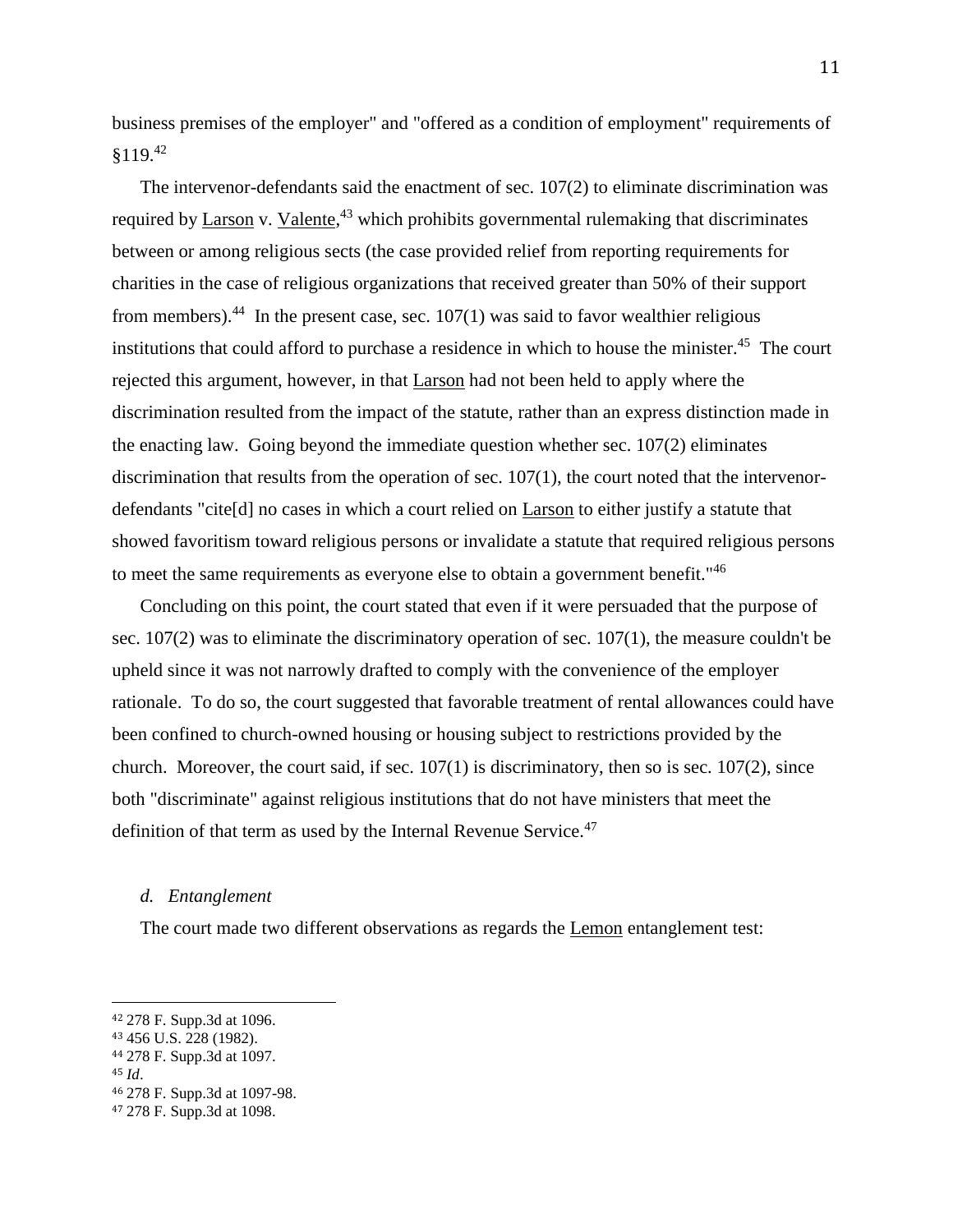First, after noting that it hadn't felt obligated to address the issue in the prior action because it had held that secular purpose and effect prongs of the Lemon tests had been violated, the court repeated its observation that qualification for relief under sec. 107(2) "involves a complex and inherently ambiguous multi-factor test", citing cases involving evaluation whether a Jewish cantor - such persons not being ordained clergy - could qualify as a "minister" based on the duties and another case involving a Baptist minister of education, who had been commissioned but not ordained.<sup>48</sup>

The court then considered the argument made by the defendants that rather than fostering excessive entanglement, sec. 107(2) *avoids* entanglement that would arise if ministers were required to comply with the convenience of the employer requirements applicable to secular employees.<sup>49</sup> The court rejected the argument, however, stating that there was no proof that such entanglement concerns motivated the adoption of sec. 107, and further that factual scenarios had not been developed to show that proof of a minister's entitlement to a deduction under sec. 280A(c) would involve "difficult religious questions and interfere with a minister's exercise of religion."<sup>50</sup> On this basis the court concluded that the defendants hadn't shown that applying sec. 280A is any more intrusive than applying sec.  $107(2)$ .<sup>51</sup>

## 2. Exemption vs, subsidy

Next, the court addressed the defendant intervenors' argument that because sec. 107(2) involved an exemption from tax rather than a subsidy, the same Establishment Clause concerns do not arise, citing Walz v. Tax Commission of The City of New York, which stated: "[t]he grant of a tax exemption is not sponsorship since the government does not transfer part of its revenue to churches but simply abstains from demanding that the church support the state."<sup>52</sup> For purposes of evaluating the appropriateness of such a religious exemption, the defendants proposed - and the court appears to have accepted - the standard in  $\Delta$ mos,<sup>53</sup> whether the

<sup>48</sup> *See* 278 F. Supp.3d at 1099, *citing and discussing* Silverman v. Comm'r, 57 T.C. 727 (1972) and Lawrence v. Comm'r, 50 T.C. 494 (1968).

<sup>49</sup> 278 F. Supp.3d at 1099.

<sup>50</sup> *Id*.

<sup>51</sup> 278 F. Supp.3d at 1099-1100.

<sup>52</sup> 278 F. Supp.3d at 1101, quoting Walz, 397 U.S. 664, 675 (1970). Judge Crabb observed that, taken to its extreme, this argument would permit government to eliminate *all* taxes on religious organizations and individuals without any secular purpose for so doing - although the court acknowledged that this was an extreme position which the defendants had not advanced. 278 F. Supp.3d at 1102.

<sup>53</sup> *Supra*.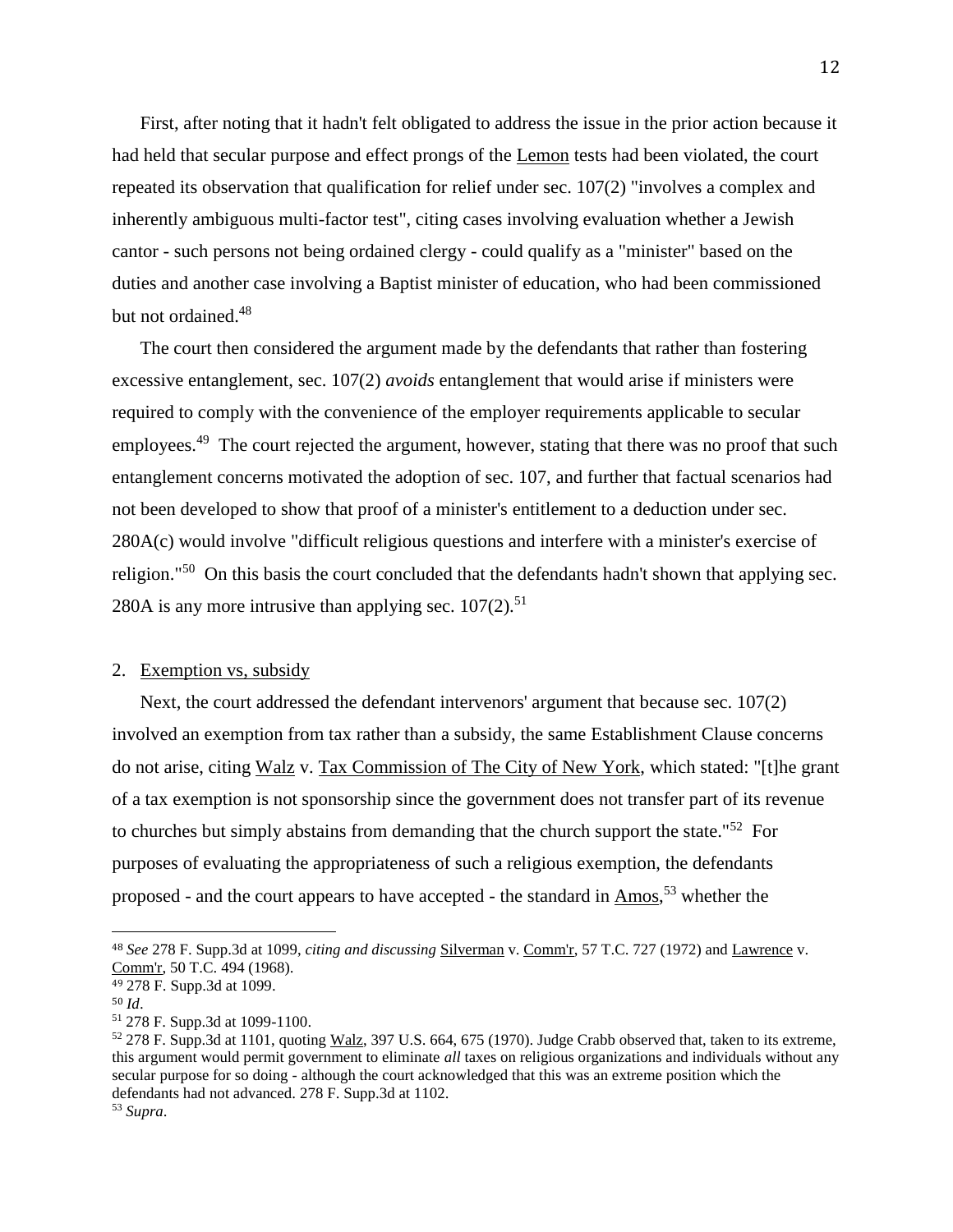exemption, "alleviate[s] significant governmental interference with the ability of religious organizations to define and carry out their religious missions."<sup>54</sup> The court found the defendants' exemption vs. subsidy argument unavailing, however, referring to the rule holding that the imposition of generally-applicable taxes do not impose a constitutionally significant burden under the Free Exercise clause,<sup>55</sup> and therefore concluding that the payment of income taxes by ministers "does not qualify as a 'significant governmental interference' with religious exercise and [that] exemption[] from such taxes cannot be viewed merely as a religious accommodation."<sup>56</sup>

The court did not consider any entanglement issues presented by ministers seeking convenience of the employer treatment under sec. 119 or claiming deductions for their homes under sec.  $280A(c)$ .

#### 3. History of religious tax exemptions

The intervenor defendants argued that the longstanding nature of the sec. 107 exclusion entitled the measure to a preferred status in response to an Establishment Clause challenge, citing in support the 2014 decision in Town of Greece, New York v. Galloway.<sup>57</sup> The Court's opinion states that, "the Establishment Clause must be interpreted by reference to historical practices and understandings."<sup>58</sup> The court rejected the argument, saying that **Town of Greece** is unavailing because 1) the history relied on by the intervenor defendants derived largely from church property tax exemptions (Walz, *supra*) and 2) "history shows that the *specific practice* is permitted . . . "<sup>59</sup> Important to the court was that **Town of Greece** involved a practice accepted by the Framers - *i.e.*, opening meetings or legislative sessions with a prayer - and that the

<sup>54</sup> 278 F. Supp.3d at 1102 quoting Amos, *supra*. In this regard the court cited Cutter v. Wilkinson, 544 U.S. 709 (2005), which held that under the Religious Land Use and Institutionalized Persons Act, federally-funded facilities cannot deny prisoners accommodations to engage in activities for practice of their religious beliefs. <sup>55</sup> Jimmy Swaggart Ministries v. Board of Equalization, 493 U.S. 388, 391(1990).

<sup>56</sup> 278 F. Supp.3d at 1102.

<sup>57</sup> 134 S. Ct. 1811 (2014). At issue in the case was the town board's practice of opening its monthly meetings with a prayer. The decision in Town of Greece was largely based on Marsh v. Chambers, 463 U.S. 783 (1983), which permitted opening prayers in state legislatures by chaplains paid with public funds. <sup>58</sup> 134 S. Ct. at 1819.

<sup>59</sup> 278 F. Supp.3d at 1102(emphasis in original).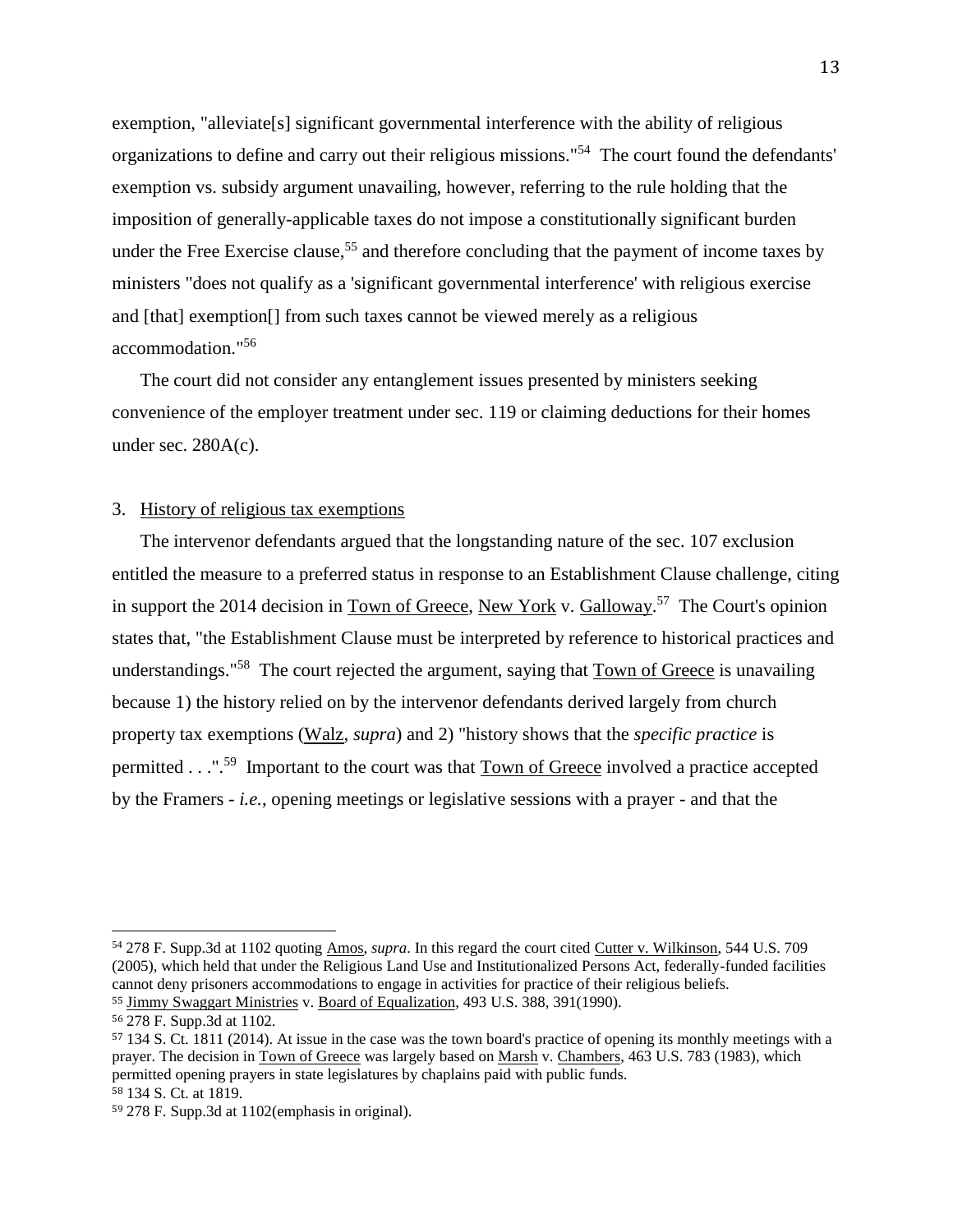constitutionality of sec. 107 "had evaded judicial scrutiny for a variety of procedural reasons for decades."<sup>60</sup>

#### 4. Conclusion

Judge Crabb summarized her opinion as follows:

Having considered all of the arguments advance by defendants, I am not persuaded either that it was an error to conclude in Lew that  $\S 107(2)$  is unconstitutional or that any new facts or law support a different conclusion. Defendants' stated concerns about treating religions equally and avoiding entanglement do not find any support in the facts or the law. Thus, any reasonable observer would conclude that the purpose and effect of §107(2) is to provide financial assistance to one group of religious employees without any consideration to the secular employees who are similarly situated to ministers. Under current law, the type of provision violates the establishment clause.  $61$ 

The court then said that Congress instead could have constructed  $\S 107(2)$  in a manner that would satisfy these Establishment Clause concerns by allowing all taxpayers, or all lowincome taxpayers such an exclusion, or by drafting the exclusion to cover taxpayers who live in rental housing provided by the employer, to taxpayers whose employers impose housing-related requirements on them, or to taxpayers who work for non-profits or, referring to a suggestion by a commentator, to taxpayers who work for non-profits and are on call at all times.<sup>62</sup> The court was clear that this list is non-exhaustive and that "Congress retains wide discretion in adopting tax laws that further its legitimate policies."<sup>63</sup>

<sup>60</sup> 278 F. Supp.3d at 1102. Prior challenges to sec. 107 had been dismissed on the basis that plaintiffs lacked standing to challenge the constitutionality of tax provisions that did not affect them directly. *See* cases collected at 278 F. Supp.3d at 1103. Relying in part on Arizona Christian School Tuition Organization v. Winn, 131 S. Ct. 1436 (2010) (holding plaintiffs to lack standing to challenge Arizona's tuition tax credit program on Establishment Clause grounds), the Court of Appeals for the Seventh Circuit had rejected the instant plaintiffs' challenge to sec. 107(2) on standing grounds). Lew, *supra*. By way of background, Flast v. Cohen, 392 U.S. 947 (1968), had allowed taxpayers standing to challenge a program involving government spending for secular instruction in religious schools on Establishment Clause grounds, notwithstanding that plaintiffs had no particularized injury from the expenditure. However, Winn refused to extend the logic of Flast to a government tax credit program; instead, placing them on the same footing as other tax expenditures – a particular taxpayer's interest in a tax item that didn't directly affect the taxpayer was regarded as too slight to support a "case or controversy" within Art. III of the United States constitution. *See* Doremus v. Board of Education of Hawthorne, 342 U.S. 429 (1952) ("The party who invokes the power [of the federal courts] must be able to show not only that the statute is invalid, but that he has sustained or is immediately in danger of sustaining some direct injury as result of its enforcement, and not merely that he suffers in some indefinite way in common with people generally." Doremus, *supra* at p. \_\_\_, *quoting* Frothingham v. Mellon, 262 U.S. 447, 488 (1923)).

<sup>61</sup> 278 F. Supp.3d at 1104.

<sup>62</sup> *Id*. <sup>63</sup> *Id*.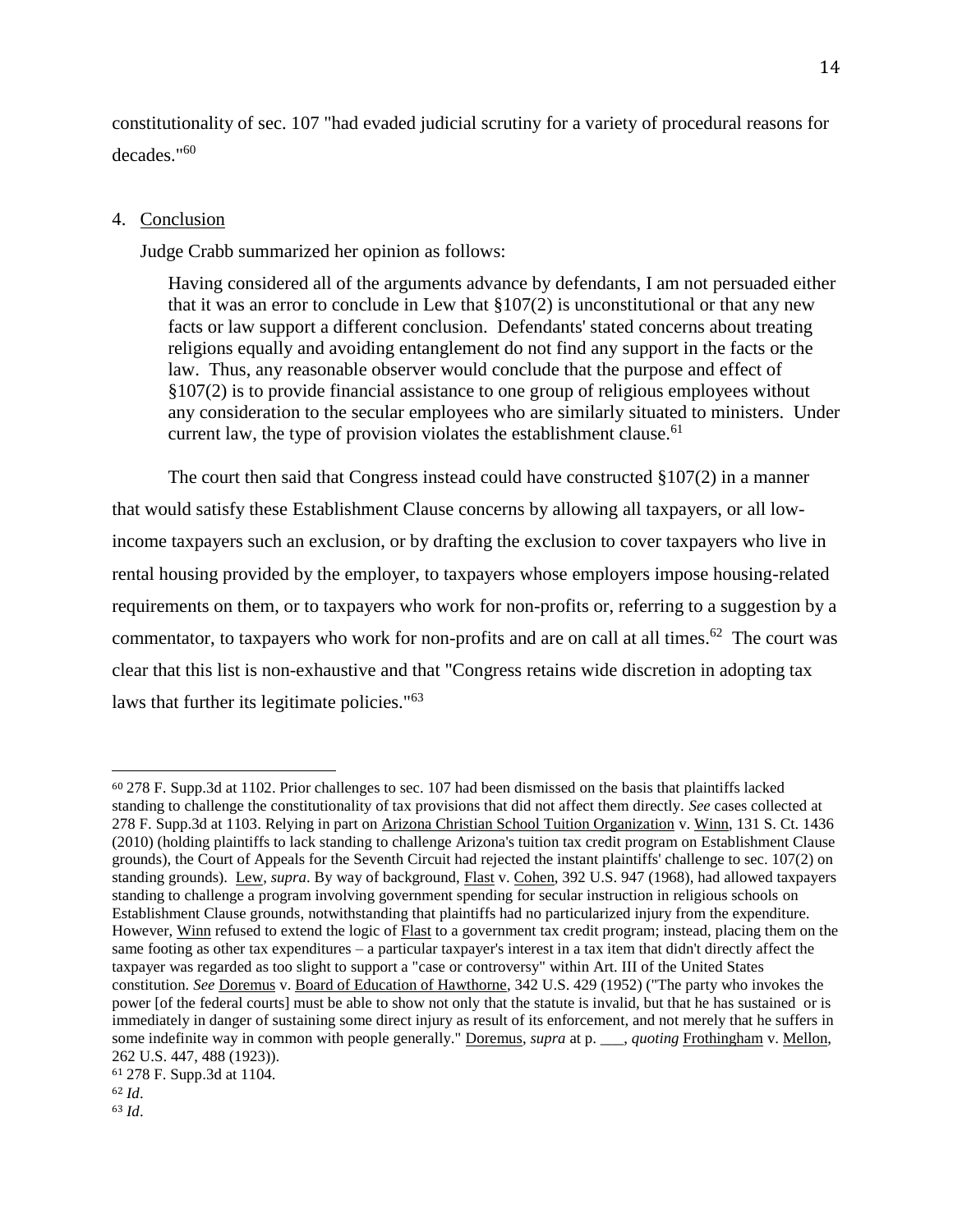## C. *Analysis of Gaylor*

This portion of the paper undertakes an analysis of the Gaylor decision.<sup>64</sup>

# 1. Standing

Since the first round in the litigation ended with the plaintiffs being held to lack standing to bring the action by the Court of Appeals, that seems like a good place to begin an analysis of Judge Crabb's opinion in the latest round. The Court of Appeals' opinion had indicated that a simple solution to the standing problem apparently existed: the plaintiffs could have excluded their housing allowances from income and challenged the IRS in Tax Court if it disallowed the exclusion, or they could pay the tax and sue for a refund if the IRS refused the refund claim.<sup>65</sup>

The plaintiffs chose the latter course. As a result, a live controversy might be thought to exist, since the court might be persuaded that impermissible discrimination prevents plaintiffs from claiming the sec. 107 exemption, in which case a refund would be due. There are at least a couple of issues with this, however. First, the plaintiffs complaint contains no prayer for relief seeking payment of the refund. In a sense this is understandable since the plaintiffs' public interest posture is that of seeking invalidation of sec. 107 on Establishment Clause grounds. Perhaps failure to seek the refund in the complaint could be remedied by an amended complaint, or perhaps the court would award the relief irrespective of the terms of the complaint, but it must be said that the drafting of the complaint is highly suggestive that no monetary or other direct consequence to plaintiffs hinges on the outcome of the litigation - which is the reason they were held to lack standing in the initial action. Moreover, one has to believe that failure to seek repayment of the tax in the complaint wasn't just an oversight. Was there a reason plaintiffs shied away from filing a pleading seeking the refund?

Both the District Court in Lew as well as the Appeals Court in that action were clear that they thought plaintiffs were unlikely to succeed in any claim that they were "ministers of the gospel"

<sup>64</sup> The case has been the subject of significant commentary. *See* Samuel Brunson, *God and the IRS* 78 n. 5 (2018) (collecting articles). Brunson asserts that "there is widespread (albeit not universal) agreement that the parsonage allowance violates the Establishment Clause of the Constitution." *Id*. Commentary that would uphold the provision includes Edward Zelinsky, *Taxing the Church* 157 - 69 (2017); Justin Butterfield, Hiram Sasser and Reed Smith, "The Parsonage Exemption Deserves Broad Protection". 16 Tex. Rev. L. & Pol. 251 (2012). In addition, several *amici* filed thoughtful briefs with the Court of Appeals for the Seventh Circuit. Of particular interest are 1) Brief for Members of Congress as *Amici Curiae* In Support of Defendant-Appellants and Intervenor-Defendant-Appellants, filed on behalf of seventeen United States Senators and Members of the House of Representatives and 2) *Amicus Curiae* Brief of Alliance Defending Freedom on Behalf of 8,899 Churches in Support of Appellants and Reversal of the District Court's Judgment.

<sup>65</sup> *See* Lew, *supra*, 773 F.3d at 821 n. 3.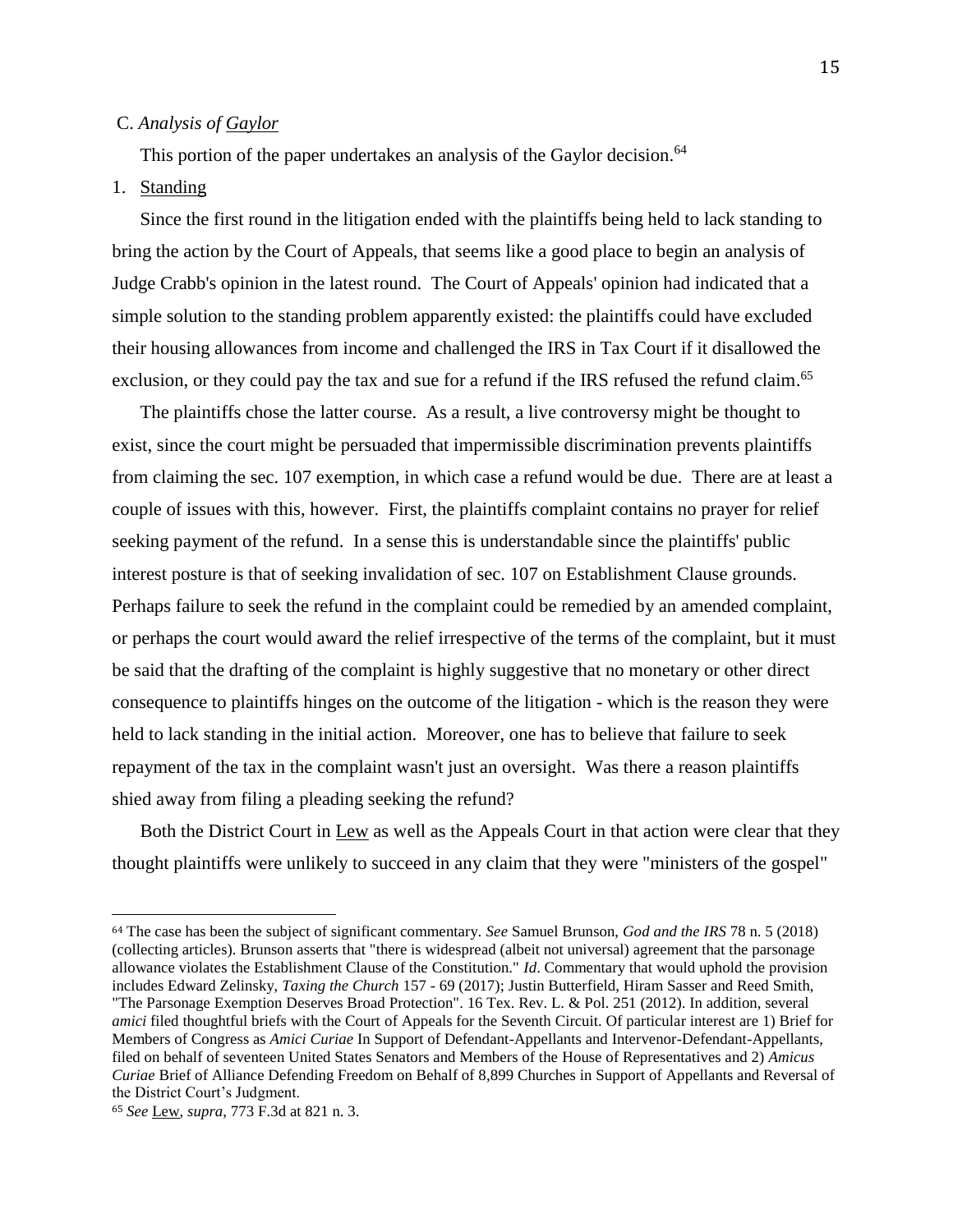entitled to exclusion treatment for their housing allowance under sec. 107. Regulations under sec. 107 state that "[e]xamples of specific services the performance of which will be considered duties of a minister for purposes of section 107 include the performance of sacerdotal functions, the conduct of religious worship, the administration and maintenance of religious organizations and their integral agencies and the performance of teaching and administrative duties at theological seminaries."<sup>66</sup> The District Court opinion in Lew states that, "Under no remotely plausible interpretation of §107 could plaintiffs Gaylor and Barker qualify as 'ministers of the gospel."<sup>67</sup> The Court of Appeals agreed, stating, "[w]e think it is unlikely that §107(2) will be interpreted to apply to the plaintiffs in this case."<sup>68</sup> Similarly, Judge Grubb re-stated in Gaylor her doubts about the sec. 107 claim identified in Lew: "As I noted in the earlier lawsuit, 'there is no reasonable interpretation of the statute under which the phrase 'minister of the gospel' could be construed to include employees of an organization whose purpose is to keep religion out of the public square.'"<sup>69</sup>

Slightly complicating the picture was the government's brief in the case, which held out the possibility that plaintiffs might qualify for sec. 107 treatment as ministers. The strangeness of the argument provoked the District Court to say, "[a]lthough defendants devote a substantial portion of their briefs to this argument, it is difficult to take it seriously."<sup>70</sup> And, "[d]efendants point to no regulations or decisions suggesting that a person who did not subscribe to any faith could qualify for an exemption under  $$107(2).$ <sup>"71</sup>

Let's assume there is good and sufficient reason for the government's advocates to contend that senior executives of an "organization of atheists and agnostics" might be "ministers of the gospel". Can achieving standing in the face of the Supreme Court's most recent pronouncement in Winn, *supra*, really involve no more than an empty assertion that plaintiff is entitled to the benefit of an exclusion or deduction even if there real world likelihood of such entitlement approaches nil? Putting a finer point on it, could a taxpayer who rents her home, aggrieved at the inability to claim a home mortgage interest deduction, claim a deduction under sec. 163 for a

<sup>66</sup> Treas. Reg. sec. 1.107-1(a).

<sup>67</sup> Lew, *supra*, 983 F. Supp.2d at 1056.

<sup>68</sup> Gaylor, *supra*, 773 F. Supp.3d at 823.

<sup>69</sup> 278 F. Supp.3d at 1089.

<sup>70</sup> Lew, *supra*, 983 F. Supp.2d at 1056.

<sup>71</sup> *Id*. at 1057.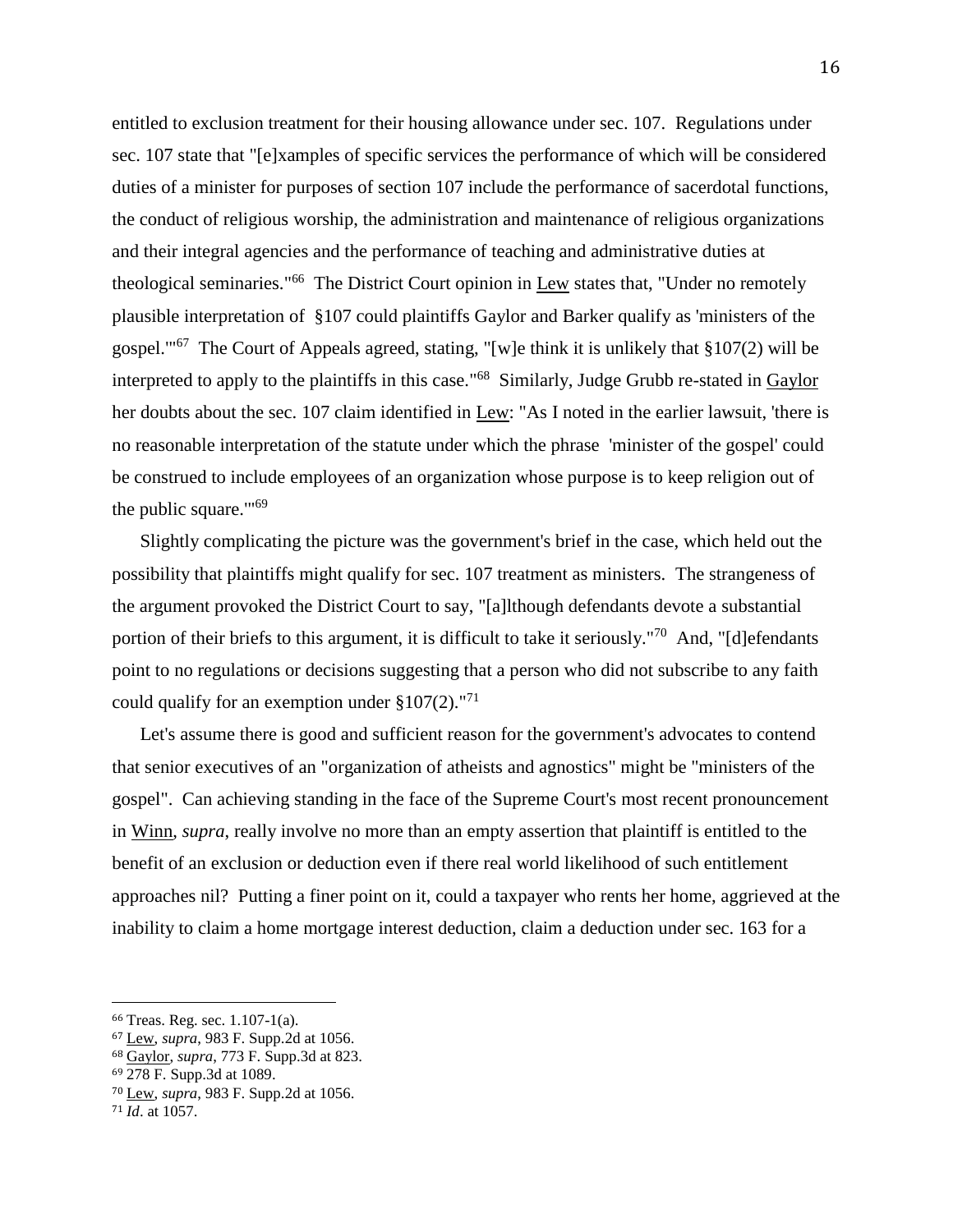portion of her rent, urging a denial of equal protection? If the answer is yes, then the standing requirement would seem to be no more than an empty formality.<sup>72</sup>

## 2. Sec. 107 as part of a pattern of special tax provisions accommodating religion and ministers

[This section to detail the many special IRC provisions designed to accommodate religious institutions and ministers, including: secs. 508(a) & (c)(1)(A), which require an application for recognition of tax-exempt status be filed with the IRS as a condition of obtaining tax-exempt status, but the exception in subsection (c) makes that rule inapplicable to churches, in deference to Free Exercise considerations. Similarly, sec. 761, titled "Restrictions on Church Tax Inquiries and Examinations", fills 4 printed pages of the Internal Revenue Code (in small print), with restrictions on audits of churches. Special rules are also provided relative to FICA and SECA treatment of ministers, whose situation as employees is often unclear, as well as regarding pension plans maintained for churches and related organizations.]

# 3. Avoidance of entanglement

l

The argument that sec. 107 functions to avoid entanglement between government and religious institutions did not, as noted, obtain traction with Judge Grubb. And yet it seems there is real force to the point. If established, the meaningful avoidance of entanglement between government and religious institutions should not only represent a secular purpose, but also diminish problematic entanglement, with the result that violation of the first and third Lemon tests are avoided.

Stepping back, it is obvious that a taxing provision will always result in a degree of entanglement with religious institutions, which will either be subject to the tax or not. If

<sup>72</sup> Flast v. Cohen, *supra*, created an exception to the generally applicable requirement of a meaningful financial interest in the outcome of an action, to allow taxpayers to challenge government appropriations in violation of the Establishment Clause. This overrode the general approach in standing cases that a particular taxpayer's financial interest in the outcome such a challenge - in such person's capacity as a taxpayer - is infinitesimal, and inadequate to support a "case or controversy" subject to Art. III of the constitution. As observed in note \_\_ *supra*, the recent decision in Winn holds the Flast exception unavailable in the case of the challenge to a tax credit program, making a generic taxpayer challenge to sec. 107(2) appear impossible. A comprehensive recent article on the Establishment Clause, seems to agree that a serious standing problem exists for a taxpayer challenge to sec. 107(2), although the author suggests that such a challenge ought to be permitted. His position seems motivated in particular by a concern that Congress would approve legislation violative of the Establishment Clause. *See* Richard Fallon "Tiers for the Establishment Clause," 166 U. Penn. L. Rev. \_n. 200 and \_ (2017). An earlier article concluded that standing doesn't exist for a generic taxpayer plaintiff. *See* Bryce Langford, "The Minister's Hosing Allowance: Should It Stand, and if Not, Can Its Challengers Show Standing 1163 U. Kan. L. Rev. 1129 (2015).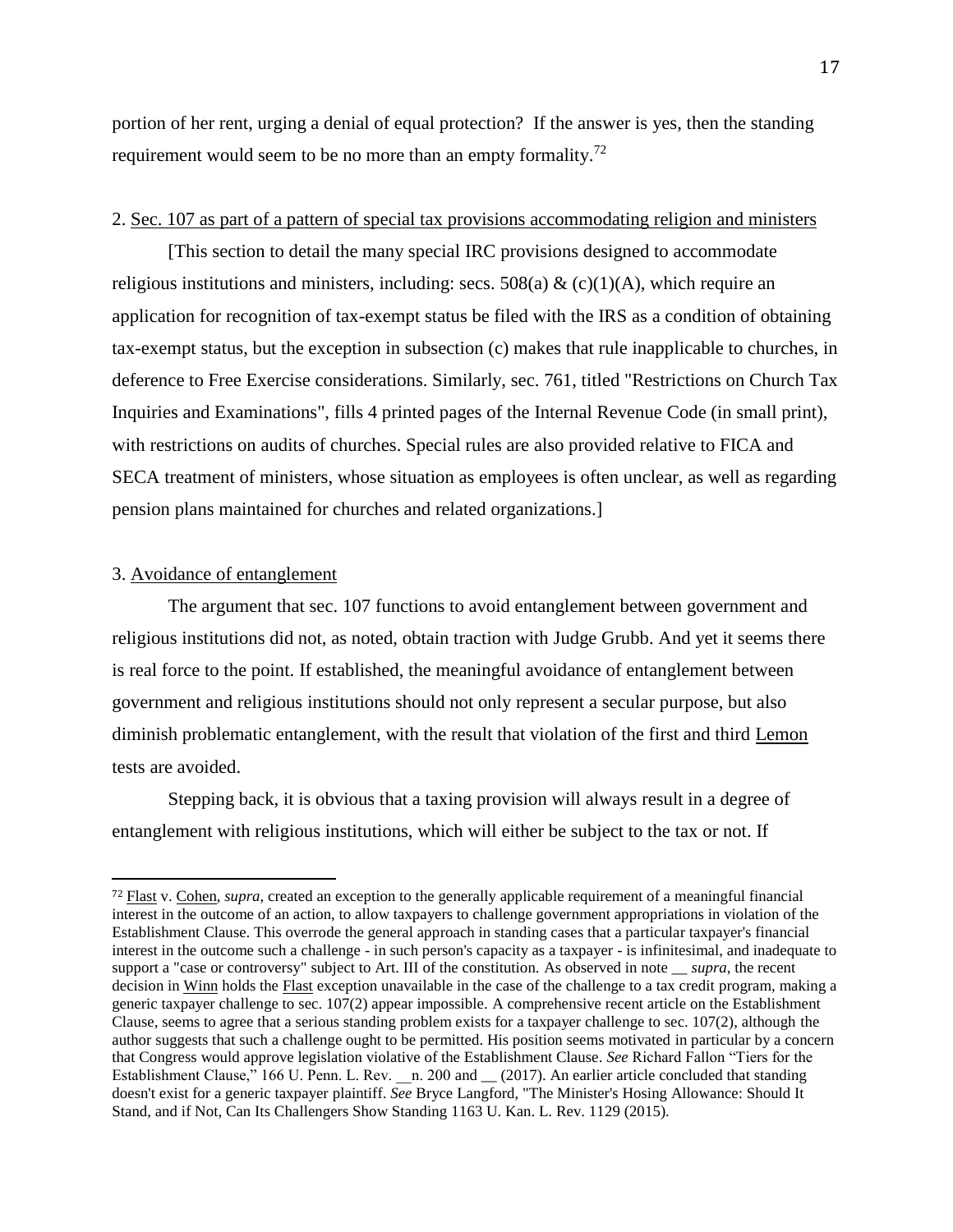exemption is provided, then entanglement will result from the need to determine which religious institutions satisfy the requirements for exemption. Professor Zelinsky has called the need to assure qualification for inclusion or exemption "borderline entanglement".<sup>73</sup> If religious institutions *will* be subject to a particular tax, then the amount of tax due will need to be determined, and enforcement measures may be needed to collect the tax. Professor Zelinsky labels interactions between government and religious institutions under this heading "enforcement entanglement".<sup>74</sup> Because one or the other types of entanglement will result in all cases, the required entanglement-related inquiry is more properly directed at analyzing which form of entanglement is more burdensome on the parties, and more likely to involve government involved in the details of the operation and duties of religious institutions, thereby fomenting controversy and antagonism between government and religious institutions.

The convenience of the employer rationale proceeds from a recognition that the employee's living quarters effectively represent an extension of the business premises of the employer. For that reason the employer gains a commercial advantage from the employee's proximity. In reciprocal fashion, the employee carries out the employer's business from the living quarters, or positions himself or herself to do so in short order by virtue of the proximity to the business. As regards the tax treatment of the employee, the employee's presence at or near the employee's work space may support a deduction for use of the premises by virtue of carrying on the employer's business in the space. Translating to the present case, if one assumes ministers will use their housing in furtherance of the purpose of the religious institution with which they are affiliated, then the minister's housing is effectively devoted, to a greater or lesser extent, to the work of the religious institution, and the sec. 107(1) exclusion for in-kind housing and the parsonage allowance exclusion in sec. 107(2) represents a close parallel to sec. 119 (including the housing allowance provision of sec. 119(c)). This analogy was observed many years ago by Professor Boris Bittker, who then observed that, "... the blanket exclusion granted by §107 might be regarded as a rule of evidence that does not 'prefer' religion but merely reduces the administrative burden of applying §119 to clergymen."<sup>75</sup>

<sup>73</sup> *See* Zelinsky, *supra* note \_\_ at *xv*.

<sup>74</sup> *Id*.

<sup>75</sup> Boris Bittker, "Churches, Taxes and the Constitution," 78 Yale L. Journal 1285, 1292 n. 18 (1969).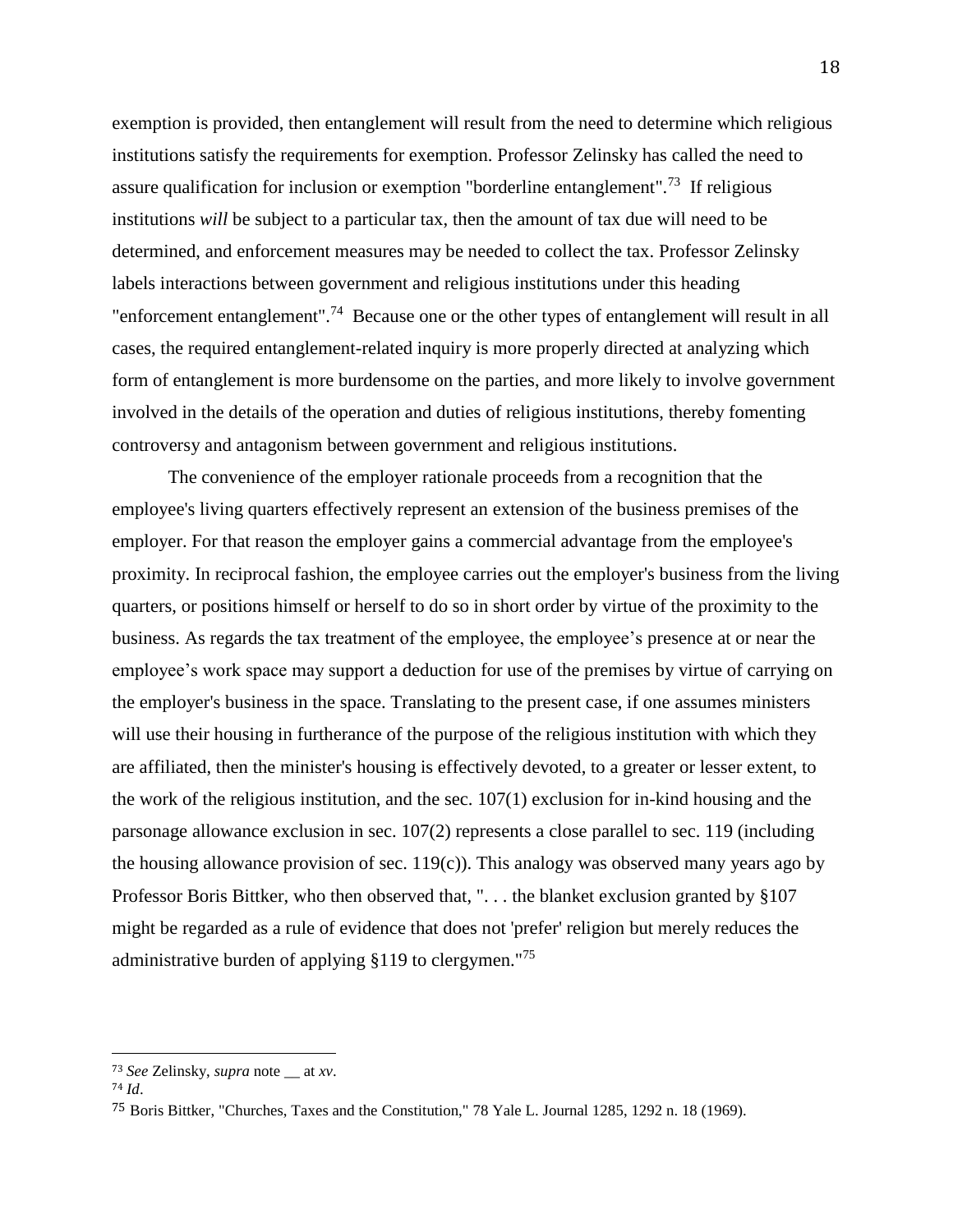Effectively, then, there are three choices for addressing the tax treatment of ministers: 1) sec. 119, requiring that the religious institution provide the home - or requires its use - and that the minister's use of the home is for the institution's convenience; 2) sec. 280A(c), permitting a deduction for the portion of the home used for pastoral duties; and 3) sec. 107, a "rule of evidence" in Professor Bittker's terminology, that requires no proof of the use which the home is put or the conditions under which the minister occupies it. Obviously, 1) and 2) each will require significant fact-finding and analysis by government – as well as the possibility of taxpayer disputes – to determine whether the statutory conditions are met, thus triggering borderline entanglement in Professor Zelinsky's formulation.

Taking first section 119, it provides, as pertains to housing, that "[t]here shall be excluded from the gross income of an employee the value of any lodging furnished to him, his spouse, or any of his dependents by or on behalf of his employer for the convenience of the employer, but only if . . . the employee is required to accept such lodging on the business premises of the employer as a condition of his employment."

A threshold question is whether relief will be limited to persons who are "employees", since the relationship between a minister and the institution may be that of employer - employee or something else. Sec. 1402 avoids this issue by declaring all ministers self-employed. To understand the nature of the relationship, the degree of control over day-to-day duties of the minister will be relevant, as well as a host of other issues that go defining that relationship, in a context in which the issue is not likely to be relevant for any other purpose. Is the home the "business premises of the employer"? Initially, it will be necessary to decide the "business" of the religious institution, or its equivalent.<sup>76</sup> A minister's home can be expected to be a place where the religious institution's work will be carried out, as an adjunct to a church, temple, other place of worship, in a manner that is more private and therefore effective - *e.g.*, a conversation with a parishioner about any manner of subjects that relate to the parishioner's spiritual well being, familial issue or the like. Or the person in question may not be a parishioner, but may be a relative stranger seeking counseling regarding a life crisis. A group of parishioners might wish

<sup>76</sup> A recent Tax Court case adopted a flexible approach defining the business premises of the employer. In a case involving the Boston Bruins hockey team, hotels near venues where away games were being played were treated as part of the employer's "business premises", with the result that the meals served to players and staff at such hotels represented qualified fringe benefits and the 50% deduction restriction under sec. 274 was inapplicable. Jeremy M. Jacobs v. Comm'r, 148 T.C. 490 (2017). This would support treating a minister's home as part of the "business premises" of the church.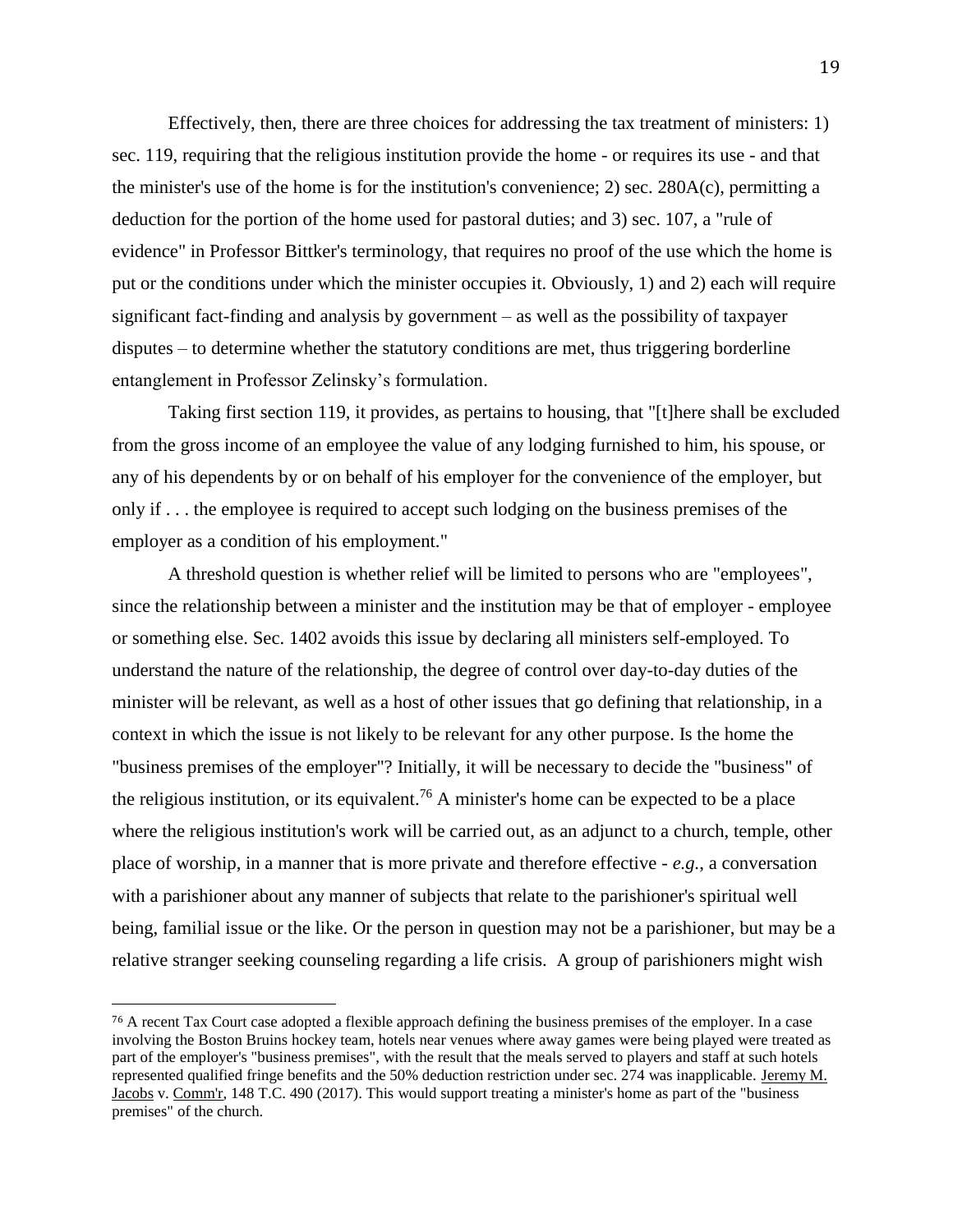to gather in the pastor's home to discuss with him or her a sensitive personnel issue affecting a church minister or other employee, or regarding a disagreement between factions within the church. The number, nature and content of these interactions will support treatment of the minster's home as an extension of the religious institution. Obviously, however, ministers will wish to maintain confidentiality regarding such conversations, and indeed such confidentiality may be required by law.<sup>77</sup>

The awkwardness and intrusiveness of government verification of the use of the minister's home is obvious. A tax requirement that mandates record keeping and disclosure of meetings of the type mentioned would have significant potential to discourage the meetings. As a matter of public policy, it would seem that opportunities to obtain the type of counseling and guidance at issue represent an unqualified social good. Sec. 119 also requires that the use of the home "for the convenience of the employer"? Given the nature of a parsonage and of the role of a minister in the life of a church, it may be assumed that the use of the minister's home will always serve the purposes of the church and therefore may be said to be for the "convenience of the employer". One can only imagine self-serving language added to the contracts of the welladvised to ensure the condition is met. Similar considerations would attend use of sec. 280A(c) for a minister to support the regular use of his or her home to carry out the work of the religious institution, thereby establishing entitlement to a deduction for use of a portion of the minister's home. Thoughtful policymakers might well decide to forego the need for inquiries such as these, which would burden every attempt by a minister to rely on sec. 119 to exclude a housing allowance from income, and also on the part of the relevant religious institution, as regards the need to withhold tax in the event that the sec. 119 qualification is not available or is unclear. Issues similar to the foregoing would arise if ministers were required to support a claim of a deduction pursuant to sec. 280A(c).

Two other entanglement-related points will be noted briefly: First, amici advocating a holding of unconstitutionality argue that entanglement will result from the need to determine what constitutes a qualifying religion ". . . in the case of new religious movements, such as the

<sup>77</sup> *E.g*., N.Y. Civil Practice Laws and Rules §4505 states: "A clergyman, or other minister of any religion or duly accredited Christian Science practitioner, shall not be allowed to disclose a confession or confidence made to him in his professional character as spiritual advisor."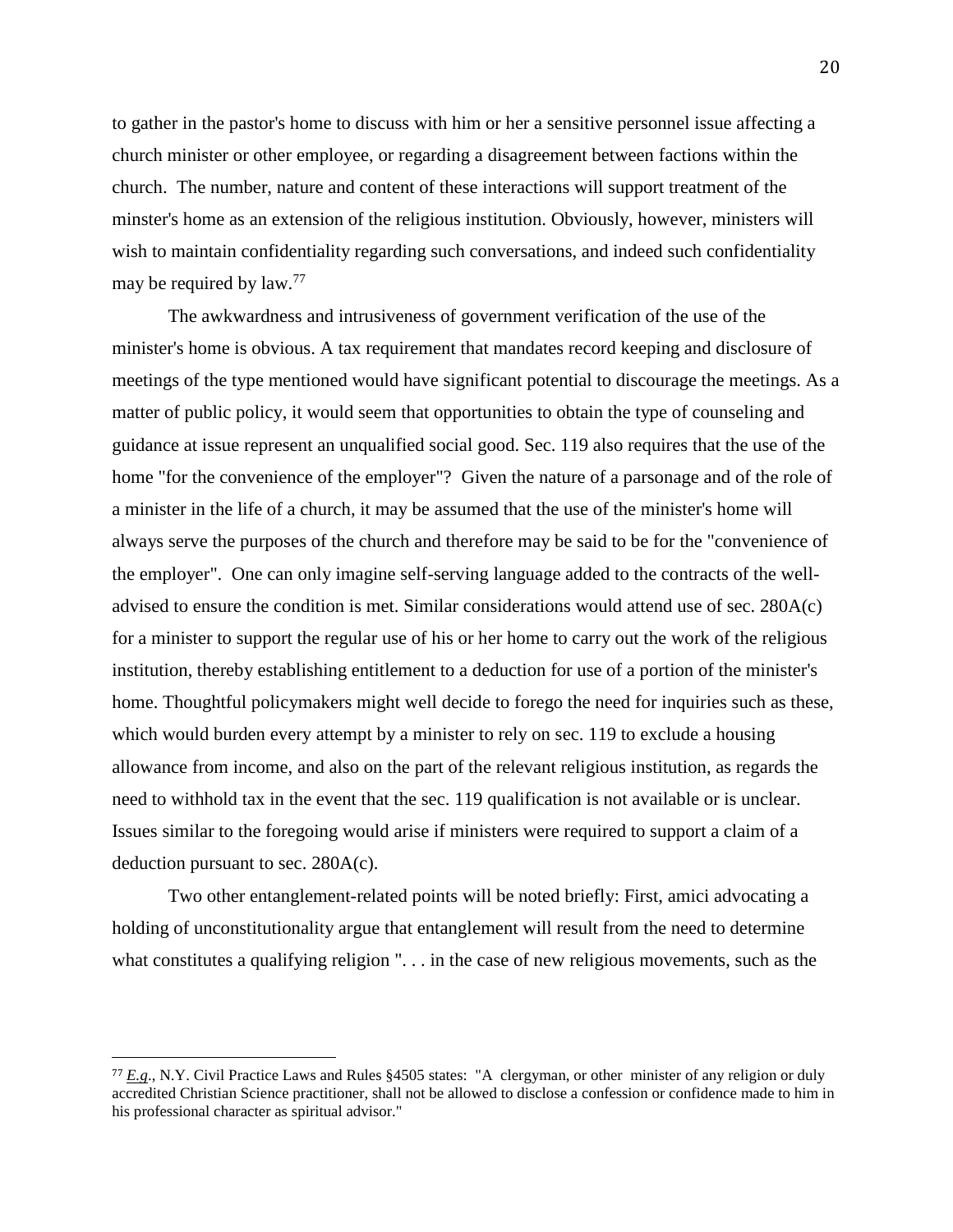Pastafarians, Church of Unlimited Devotion, witch covens, and First Church of Cannabis, the latter two of which actually received tax exempt status."<sup>78</sup>

This may be a smaller problem than they suggest. As the amici note, the examples they cite arise in the context of evaluating the organizations' claim for tax exempt status. These issues will not be increased or lessened by resolution of the controversy affecting sec. 107(2) - the same organizations will face the same issue as to their exempt status, and the ministers' situation will be derivative from whatever determination is made. Moreover, for hundreds of thousands, if not millions of churches within established religions there will be no issue. The net contribution to entanglement of government and religion by virtue of this issue is therefore be little or none.

Second, if sec. 107(2) is held unconstitutional, obviously organizations and ministers will consider ways to come within sec. 107(1). In some cases the adjustment will be simple and relatively cost-free, such as by having the church lease property that the minister otherwise would have rented, and make the residence available to the minister as his or her parsonage. In other cases, greater expense or burden may be involved, such as would be the case if a church with limited financial resources bought a house rather than having the minister make the purchase or rental. In still other cases, it will not be feasible to undertake these arrangements, in which case the the minister will rent or purchase the residence and then rely on sec. 119 or 280A(c) to garner neutral tax treatment. A requirement that churches and ministers undertake these steps has little to recommend it as a matter of social policy.

The alternative, of course, is the approach currently taken in sec. 107(2) to provide a "rule of evidence" that deems the sec. 119 conditions to have been met. At that point "enforcement entanglement" issues are displaced by "borderline entanglement", *i.e.*, who is a minister entitled to the benefits of the provision? The answer is obviously far simpler, however. In the almost 100 years since sec. 107 came into the law, the IRS and courts have managed without great difficulty to address the handful of cases at the edges of sec. 107 that require analysis of an individual's status as a 'minister."<sup>79</sup>

<sup>78</sup> *See Amicus Curiae* Brief of Tax Law Professors in Support of Appellees, Filed with the Seventh Circuit Court of Appeals in Gaylor v. Mnuchin 18.

<sup>79</sup> *See* note \_\_, *supra*.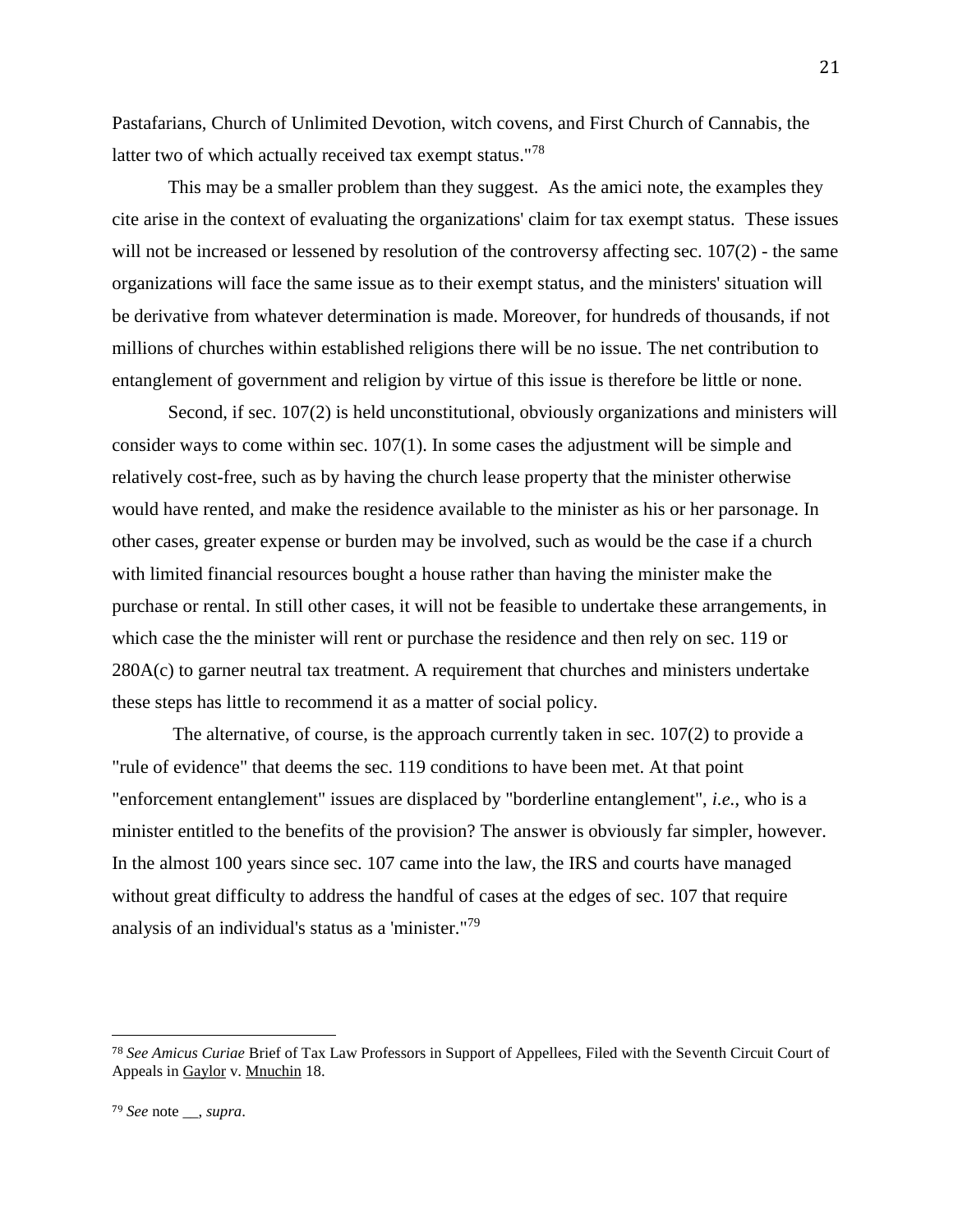In connection with her consideration of the entanglement issue, Judge Crabb referred to the decisions in Hosanna-Tabor Evangelical Lutheran Church and School v. EEOC,<sup>80</sup> and Amos,<sup>81</sup> Hosanna-Tabor involved application of a "ministerial" exemption from employment discrimination law in the case of an employee who was a "called" member of the church, and held that as a member of the church the exemption was available. Amos upheld application of a statutory exemption to the Civil Rights Act of 1964 in the case of an employee of a secular nonprofit activity of the church against an Establishment Clause challenge. Both cases obviously involve a balancing of Establishment Clause and Free Exercise considerations - with the "ministerial" exemption being provided by court decision and the parallel statutory exemption in Amos being the result of a Congressional decision. In both cases, the Free Exercise considerations prevailed. In Lew, Judge Crabb noted that entanglement considerations bore importantly on the availability of the exemption, noting that denial of the exemption "would lead to interference with 'a religious group's right to shape its own faith and mission thought its appointments.<sup>"82</sup> While the circumstances obviously differ, requiring ministers to disclose details of communications with parishioners and others concerning spiritual and other sensitive matters in order to support an exclusion under sec. 119 or deduction under sec. 280A(c) raise entanglement issues that Congress presumably considered, and properly form the basis for the sec. 107 exclusion, thereby alleviating concerns for an Establishment Clause violation.

## III. The Lemon Test and Its Current Status

This portion of the paper will examine more closely the test laid down in Lemon for Establishment Clause validity. After first reviewing the terms of the test and indicating some cognate doctrines that have grown up around it, I will then outline some of the criticisms that have been levied at the test.

## *A. The Test*

<sup>80</sup> 132 S. Ct. 694 (2012).

<sup>81</sup> *Supra*.

<sup>82</sup> Lew, 983 F. Supp.2d at 1073 (quoting Hosanna-Tabor, 132 S. Ct. at 706).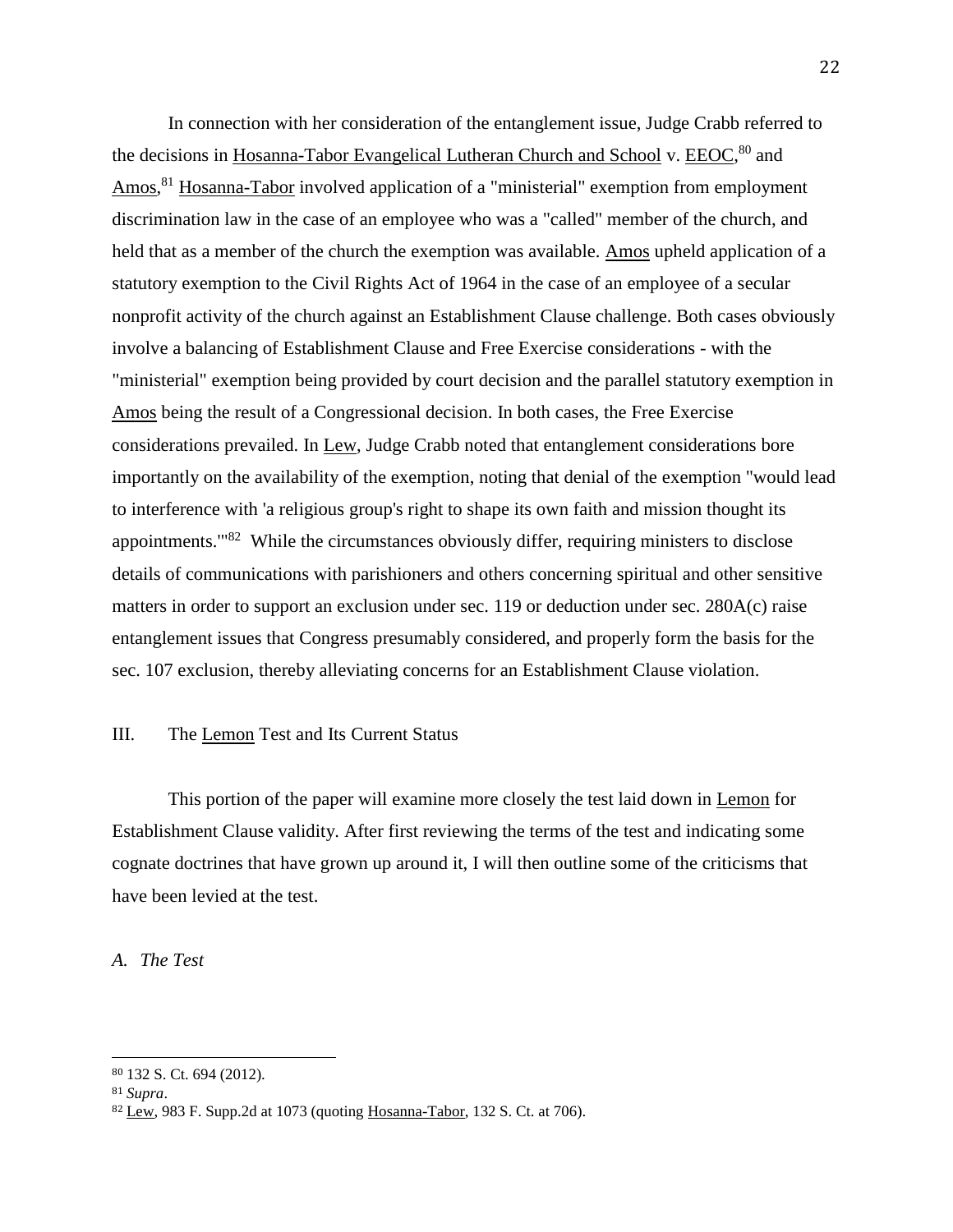The Court in Lemon articulated its test for Establishment Clause violations as follows: "First the statute must have a secular legislative purpose; second, its principal or primary effect must be one that neither advances not inhibits religion; finally, the statute must not foster 'an excessive government entanglement with religion.'"<sup>83</sup> At issue in Lemon were Rhode Island and Pennsylvania statutes that, respectively, subsidized the salaries of teachers of secular subjects at religious schools, and provided secular instruction materials to such schools. The measures included protections to ensure that the subsidies did not spill over to religious instruction - *e.g.*, teachers receiving salary supplements must teach only secular subjects and may not have taught a religious subject for a specified number of years. Applying the three-factor test to the state programs the Court found a secular purpose in the objective to educate children of the state, and seemed unwilling to say a sectarian effect was present, due to the barriers designed into the programs to ensure that religious teaching would not be funded by the state. However, the Court held the programs to violate the Establishment Clause due to the presence of excessive entanglement, of two types. The first related to the auditing the states would perform to ensure that funding benefits didn't spill over to the religious sector. Commenting on these measures, the Court stated

<sup>83</sup> 403 U.S. at 612 - 13 (case citations omitted). The Court cited as support for the test the decisions in Board of Education v. Allen, 392 U.S. 236 (1968), which upheld the New York statute authorizing public school boards to lend textbooks to private schools, and Walz, *supra*, which upheld the New York property tax exemption for churches and other buildings occupied by religious institutions. Interestingly, however, the language used in Lemon for the purpose and effects prongs of the test quote almost verbatim School List. of Abington Township, Pennsylvania v. Schempp, 374 U.S. 203 (1963), one of the two leading school prayer cases:

<sup>&</sup>quot;The test [for validity under the Establishment Clause] may be stated as follows: what are the purpose and primary effect of the enactment? If either is the advancement or inhibition of religion then the enactment exceeds the scope of legislative power as circumscribed by the Constitution. That is to say that to withstand the strictures of the Establishment Clause there must be a secular legislative purpose and a primary effect that neither advances nor inhibits religion."

<sup>374</sup> U.S. at 222. It's interesting to speculate why the Court might have been reluctant to cite the highly-controversial school prayer case as the source of the test. Regarding the controversy, one commentator states that Engle v. Vitale, 370 U.S. 421 (1962) - the first of the school prayer decisions, decided the year prior to Schempp - ". . . provoked 'the greatest outcry against a U.S. Supreme Court decision in a century' (a century that had included Brown v. Board of Eduction)." Steven Smith, *The Rise and Decline of American Religious Freedom* 114 (2014)(quoting Bruce Direnfeld, *The Battle over School Prayer* 72 (2007). Smith continues: ". . . impassioned cirtics [of the school prayer decisions], including many ordinary American citizens, saw the decisions as radical and transformative. Here the understandings of the cultural elite and less privileged Americans parted: thus John Jeffries and James Ryan observe that 'the controversy over school prayer revealed a huge gap between the cultural elite and the rest of America.'" *Id*. at 121 (quoting "A Political History of the Establishment Clause," 100 Mich. L. Rev. 309, 325 (2001). At issue in Engle was the so-called "Regents Prayer" used in New York to begin the school day; the text of the prayer is as follows: "Almighty God, we acknowledge our dependence upon Thee, and we beg Thy blessings upon us, our parents, our teachers and our Country." 307 U.S. at 422. Obviously, the school prayer cases represented an important first salvo in the Culture Wars.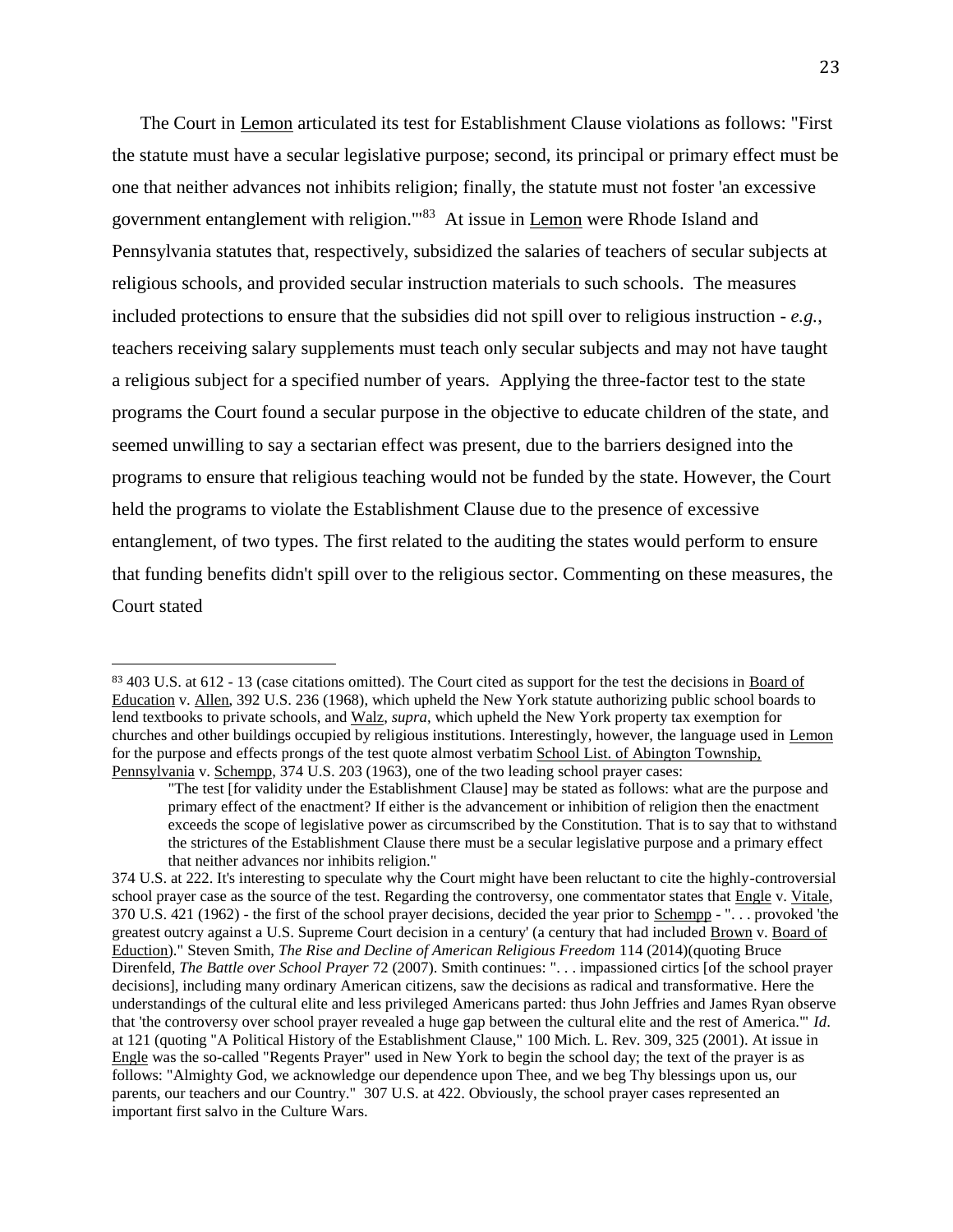"A comprehensive, discriminating, and continuing state surveillance will inevitably be required to ensure that these restrictions are obeyed and the First Amendment otherwise respected. Unlike a book, a teacher cannot be inspected once to as to determine the extent and intent of his personal belies and subjective acceptance of the limitations imposed by the First Amendment. These prophylactic contacts will involve excessive and enduring entanglement between church and state."<sup>84</sup>

A second type of entanglement identified by the Court was the potential for the measure to engender partisan political debate along religious lines, which the Court characterized as "one of the principal evils against which the *First Amendment* was intended to protect.<sup>85</sup> The Court found that in the present case,

". . . we are confronted with successive and very likely permanent annual appropriations that benefit relatively few religious groups. Political fragmentation and divisiveness on religious lines are thus likely to be intensified."<sup>86</sup> This prong of the Lemon test has been questioned, and apparently limited.<sup>87</sup>

An important adjunct of the Lemon test was added by Justice O'Connor in Wallace v. Jaffree,<sup>88</sup> responding to a questioning of the test's general applicability by Justice Burger, who authored the test,  $89$  and a proposal by Justice Rhenquist to abandon the test altogether.  $90$  In the

<sup>&</sup>lt;sup>84</sup> 403 U.S. at 619. It isn't clear from the Court's opinion what type of surveillance activity it was envisioning. A state representative present in each class for the entirety the instruction program presumably was not intended. In other settings, schools review faculty by asking for copies of course materials and the syllabus, and occasionally visiting the class. Without more detail as to how exactly the states' oversight was to work, it seems to me that reasonable persons could differ whether this excessively entangles church and state. The Court also referred to a need to audit compliance with the statute by checking the per pupil expenditures for secular versus religious education; review of the schools' records would be necessary to accomplish this. Without explaining its conclusion, the Court states that "this kind of state inspection and evaluation of the religious content of a religious organization is fraught with the sort of entanglement that the Constitution forbids." It would be interesting to understand in a bit more detail what was meant by "evaluation of the religious content of a religious organization" in determining per pupil expenditures for secular eduction. It would not seem, for example, that the state would be required to investigate or understand details of religious doctrine, or debate the same with school officials. <sup>85</sup> 403 U.S. at 622.

<sup>86</sup> 403 U.S. at 623.

<sup>87</sup> *See* Mueller v. Allen, 463 U.S. 388, 403 fn. 11 (1983).

<sup>88</sup> *Supra*.

<sup>&</sup>lt;sup>89</sup> "We have repeatedly cautioned that Lemon did not establish a rigid caliper capable of resolving every Establishment Clause issue, but that it sought only to provide 'signposts'. 'In each [Establishment Clause] case, the inquiry calls for line-drawing; no fixed, per se rule can be framed.'" Wallace, 472 U.S. at 89 (Burger, C.J., concurring), quoting Lynch v. Donnelly, *supra*.

<sup>90</sup> At the end of a lengthy dissent in which he critiques the accuracy of the history upon which Lemon relies (a topic discussed *infra* at part III.C.), Justice Rhenquist observes, "We have noted that the Lemon establishment test is 'not easily applied,' and as Justice White noted in Committee for Public Education v Regan, 444 U.S. 646 (1980), under the Lemon best we have 'sacrifice[d] clarity and predictability for flexibility.' In Lynch we reiterated that the Lemon test has never been binding on the Court, and we cited two cases where we had declined to apply it."

<sup>472</sup> U.S. at 112 (Rhenquist, J., dissenting). He concludes, "[i]f a constitutional theory has no basis in the history of the amendment it seeks to interpret, is difficult to apply and yields unprincipled results, I see little use in it." *Id.*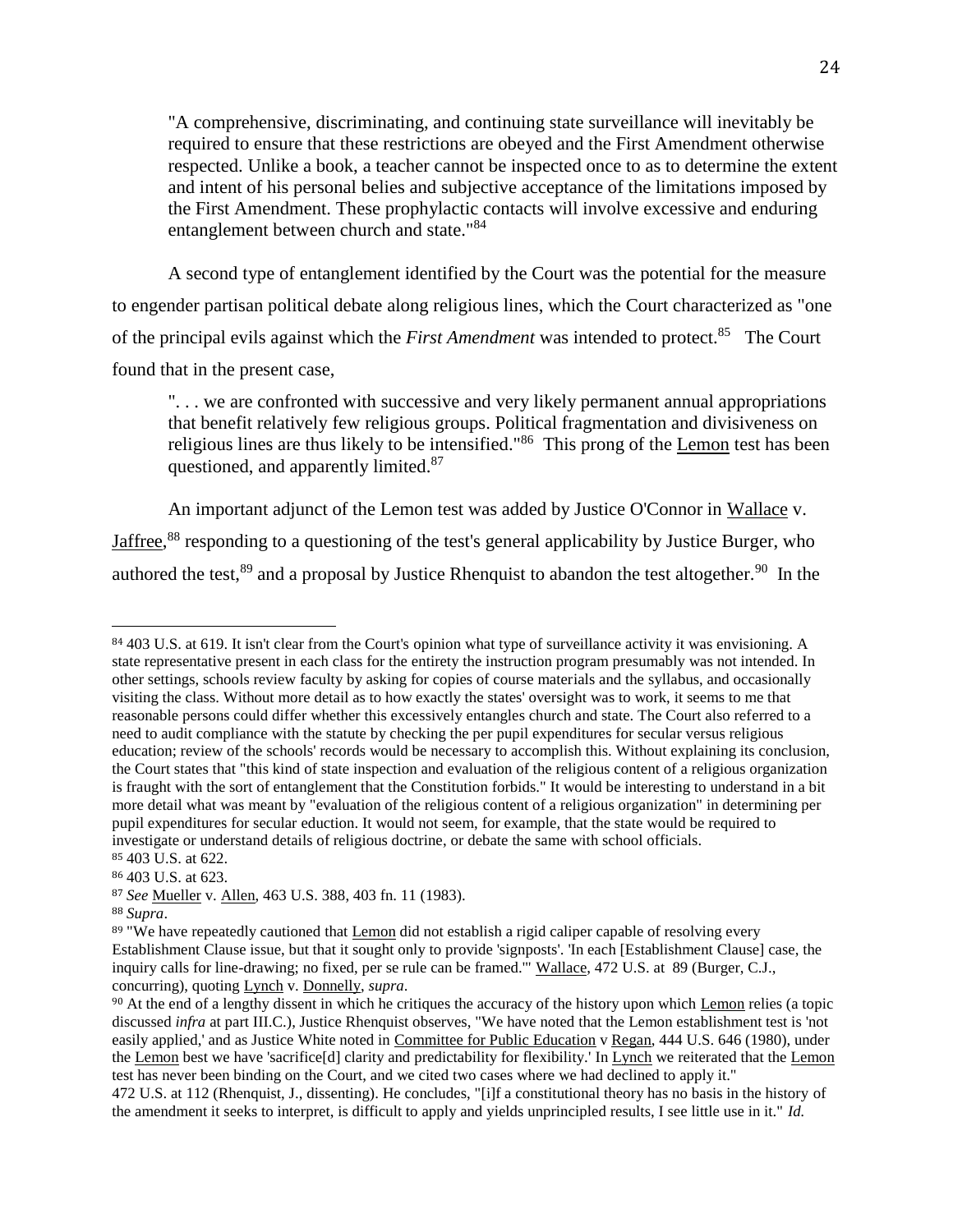face of these criticisms of the Lemon, Justice O'Connor proposed to combine the purpose and effect prongs of the test into one inquiry: ". . . whether government's purpose is to endorse religion and whether the statute actually conveys a message of endorsement."<sup>91</sup>

In addition, more recent case law has expanded on Lemon's "purpose" requirement which "aims at preventing [government] from abandoning neutrality and acting with the intent of promoting a particular point of view in religious matters" – to indicate that the "purpose" is viewed from the point of view of a reasonable, objective observer, acquainted with the statute, legislative history and implementation, and on that basis would regard the government act as having a religious rather than a secular purpose. <sup>92</sup>

Going further, Justice Scalia complained that the majority in McCreary County had made the test more stringent than it had been in the past, involving more detailed inquiry into the purpose of government action to support an analysis of the "purpose apparent from government action", rather than simply what an objective observer would have seen.<sup>93</sup> On the facts of the case, where a display of the Ten Commandments on courthouse walls evolved from an arguably secular exercise through at least three iterations to a display that included the Ten Commandments with eight other historical documents comprising "The Foundations of American aw and Government Display", with no special prominence accorded the Ten Commandments, this difference would seem material. Going on, Justice Scalia further objects that the secular purpose prong of the test "predominate" over any other purpose.<sup>94</sup> While evaluation of the Justice's point depends in part on a construction of the facts, which may be susceptible of differing constructions, the majority's defense of its stringent application of the purpose test was defended as necessary to avoid an "apparent sham" purpose, or "secondary secular purpose<sup>"95</sup> although the mixed record in the case didn't seem to involve a sham or secondary secular purpose as much as an evolving record - bad at the beginning, then better after a round in court opposite the ACLU, advice from the county's lawyers, etc.

<sup>91</sup> 472 U.S. at 69 (O'Connor, J., concurring).

<sup>92</sup> *See* McCreary County, Ky. v. American Civil Liberties Union of Ky., 545 U.S. 844, 861 (2005).

<sup>93</sup> 545 U.S. at 900-01 (Scalia, J., dissenting).

<sup>94</sup> 545 U.S. at 865.

<sup>95</sup> 545 U.S. at 901.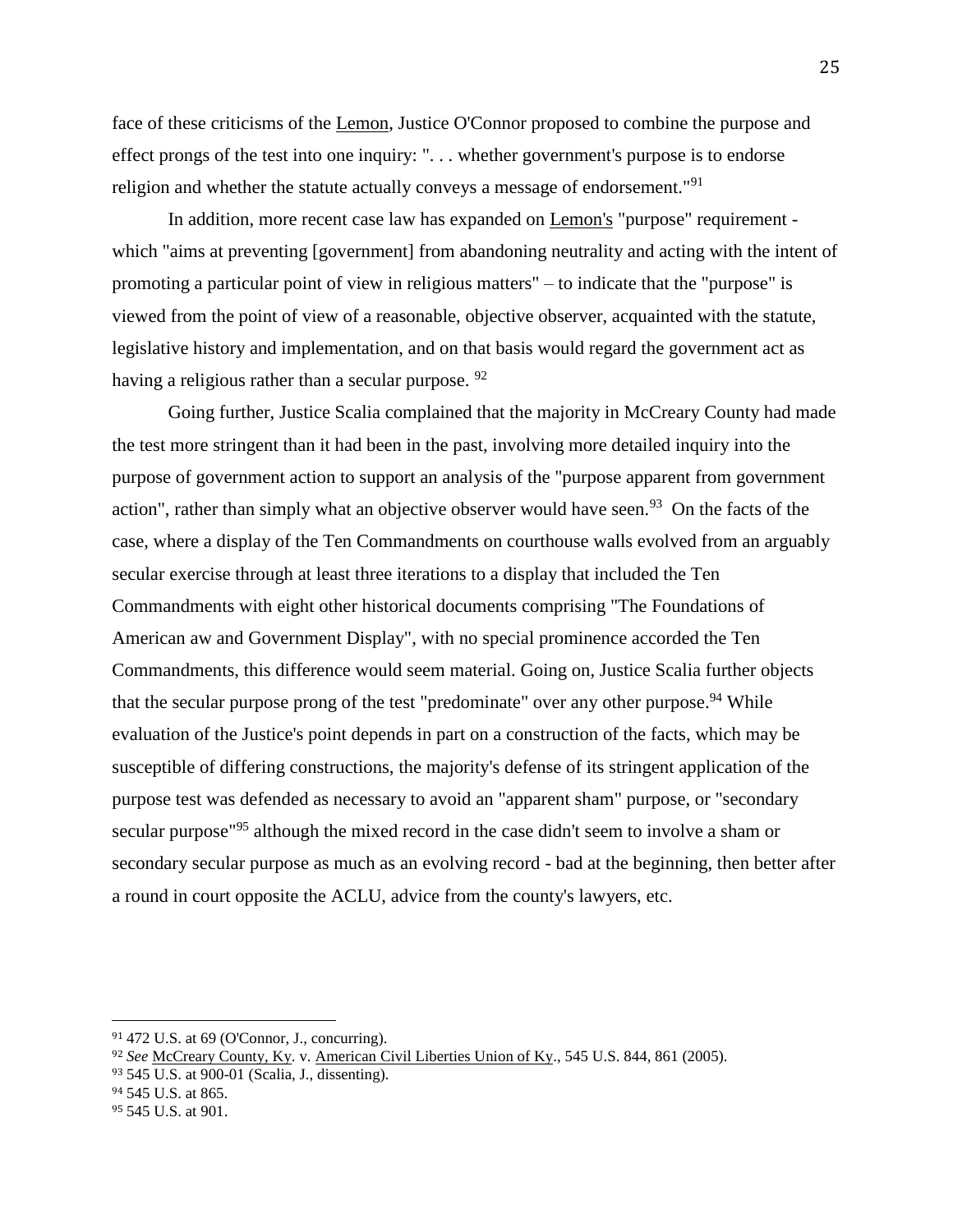In 2014, Justice Scalia, writing in dissent to a denial of the petition for certiorari in Elmsbrook School Dist. v. Doe,<sup>96</sup> stated that the Court's decision in Town of Greece,<sup>97</sup> had abandoned the "endorsement" test, upon the basis of which the Court of Appeals for the Second Circuit had invalidated the practice of prayers before the commencement of town board meetings.<sup>98</sup>

## *B. Criticisms of the Lemon Test*

Obviously, the Lemon test, with refinements that have been grafted on, leave many opportunities for differences over interpretative aspects. To illustrate, take as an example whether a holiday creche would be viewed as a endorsing religion. Addressing the issue in her concurrence in Lynch v. Donnelly,<sup>99</sup> Justice O'Connor opined in an observation that has now become famous:

"Applying that formulation to this case, I would find that Pawtucket did not intend to convey any message of endorsement of Christianity or disapproval of non-Christian religions. The evident purpose of including the creche in the larger display was not promotion of the religious content of the creche but celebration of the public holiday through its traditional symbols. Celebration of public holidays, which have cultural significance even if they also have religious aspects, is a legitimate secular purpose."<sup>100</sup>

While I think Justice O'Connor's conclusion can be defended, people took strong exception to her specific remarks – which obviously had a strained quality – and some persons reacted strongly.<sup>101</sup> Perhaps this sets the stage for consideration of criticisms that have been leveled at the Lemon test.

As noted, Justice Rhenquist has teed up two quite far-reaching criticisms of the test: the test has "no basis in the history of the amendment it seeks to interpret" and is "difficult to apply".<sup>102</sup> I'll consider each in turn.

1. Basis of the Lemon Test in the history of the *1 st Amendment*

<sup>96</sup> **CITE**

<sup>97</sup> *Supra*.

<sup>98</sup> 681 F.3d 20 (2d Cir. 2012).

<sup>99</sup> 465 U.S. 668 (1984).

<sup>100</sup> 465 U.S. at 691 (O'Connor, J., concurring).

 $101 E.g., Mark$  Tushnet stated that "Justice O'Connor's conclusion that the creche did not endorse religion came as a surprise to most Jews." Mark Tushnet, "The Constitution of Religion," 18 Conn. L. Rev. 701, 712 n. 52 (1986). <sup>102</sup> *See* note \_\_, *supra*.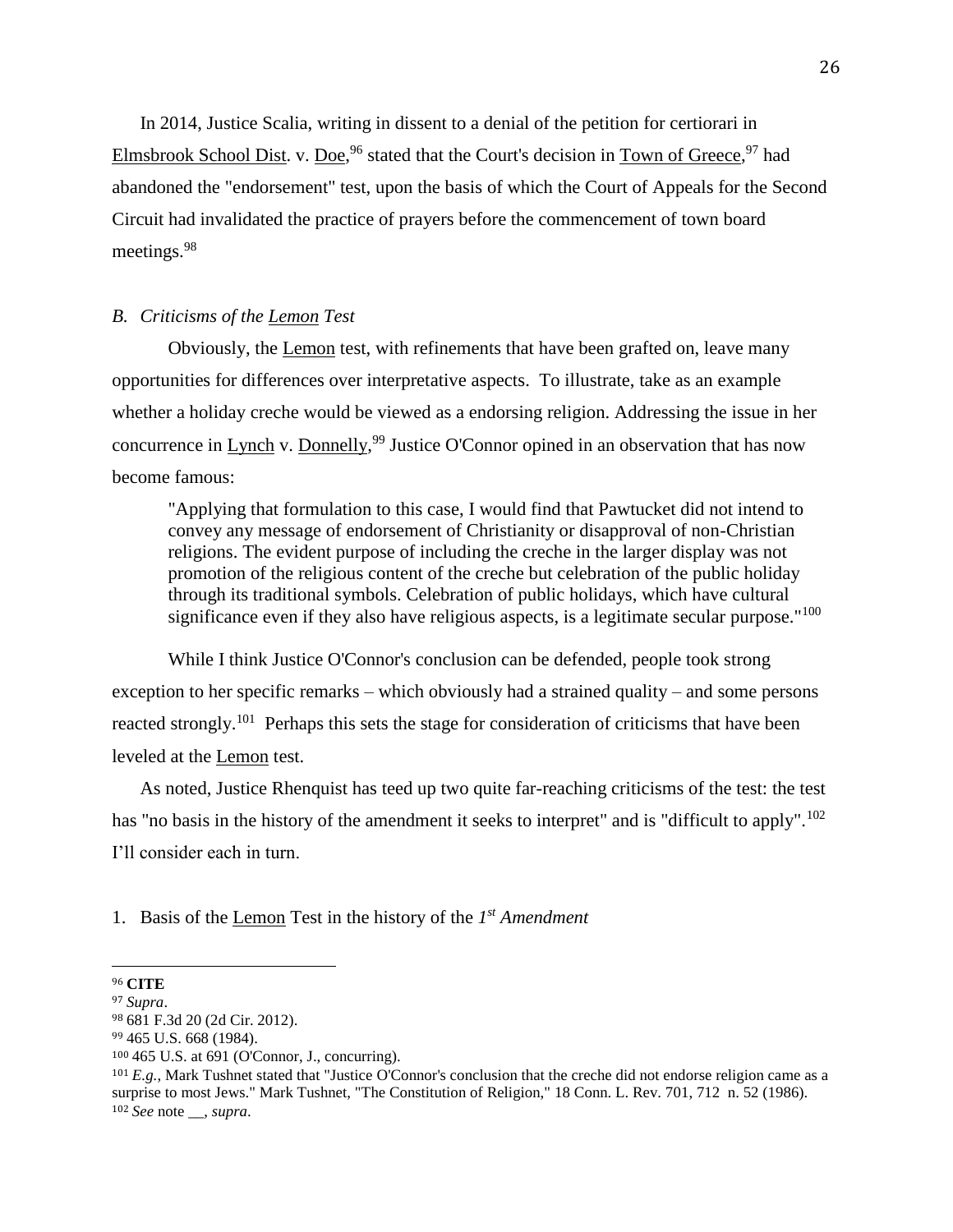Justice Rhenquist's dissent in Wallace v. Jaffree,<sup>103</sup> begins as follows:

"Thirty-eight years ago this Court, in Everson v. Board of Education . . . summarized its exegesis of Establishment Clause doctrine thus:

"In the words of Jefferson, the clause against establishment of religion by law was intended to erect a 'wall of separation' between church and State.' Reynolds v. United States . . ..'

This language from Reynolds, a case involving the Free Exercise Clause of the First Amendment rather than the Establishment Clause, quoted from Thomas Jefferson's letter to the Danbury Baptist Association the phrase 'I contemplate with sovereign reverence that at of the whole American people which declared that their legislature should 'make no law respecting an establishment of religion, or prohibiting the free exercise thereof,' thus building a wall of separation between church and State.' 8 Writings of Thomas Jefferson 113 (H. Washington ed. 1861). It is impossible to build sound constitutional doctrine upon a misunderstanding of constitutional history, but unfortunately the Establishment Clause has been expressly freighted with Jefferson's misleading metaphor for nearly 40 years."<sup>104</sup>

Obviously, if Justice Rhenquist is correct, this undermines many years of Establishment Clause jurisprudence. Starting with Everson, the Supreme Court hewed to the "wall of separation" construct, and beyond that essentially issued its opinions on the basis that: Thomas Jefferson and James Madison had undertaken to write the "wall of separation" concept into the Constitution, and thereby assure that the new country would undertake a broad mandate of preventing government from sponsoring religion, ensuring that all persons of any faith - or of no faith - would be treated equally and government always would be secular and neutral in these matters.<sup>105</sup> However, thoughtful historians undertook a careful analysis of the First Amendment following Everson and reached quite a different conclusion.<sup>106</sup>

<sup>103</sup> 472 U.S. 38 (1985).

<sup>104</sup> 472 U.S. at 91- 92 (citations omitted) (Rhenquist, J., dissenting). The opinion then undertakes a systematic analysis of the history of the First Amendment, showing that it was intended as a far more limited measure. The entirety of the opinion merits reading and its conclusions have not been meaningfully controverted by any other Supreme Court Justice.

<sup>105</sup> *See* Smith, *Rise and Decline* at 2.

<sup>106</sup> *E.g*., Mark de Wolfe Howe, *The Garden and the Wilderness: Religion and Government in American Constitutional History* 4 - 5 (1965) (". . . the Court's distorting lessons . . . have woven synthetic strands into the tapestry of American history."); Edwin Corwin, *A Constitution of Powers in a Secular State* 116 (1951) (". . . the Court has the right to make history . . . it has no right *to make it up*.") (emphasis in original). At the time of writing, Howe was Professor of American Legal History at Harvard Law School; Corwin was a Professor of Jurisprudence and chair of the Department of Politics at Princeton. Corwin also was quoted as saying, after undertaking his analysis of the history that "it appeared the Court had been 'sold a bill of goods.'" Corwin, "The Supreme Court as National School Board," 14 Law & Contemp. Prob. 3, 16 (1949), quoted in McCreary, 545 U.S. at 8990 n. 2 (Scalia, J., dissenting). Other major works reviewing the history relative to the Everson historical presentation include: Robert Cord, *Separation of Church and State: Historical Fact and Current Fiction* (1982) ("In this book, with the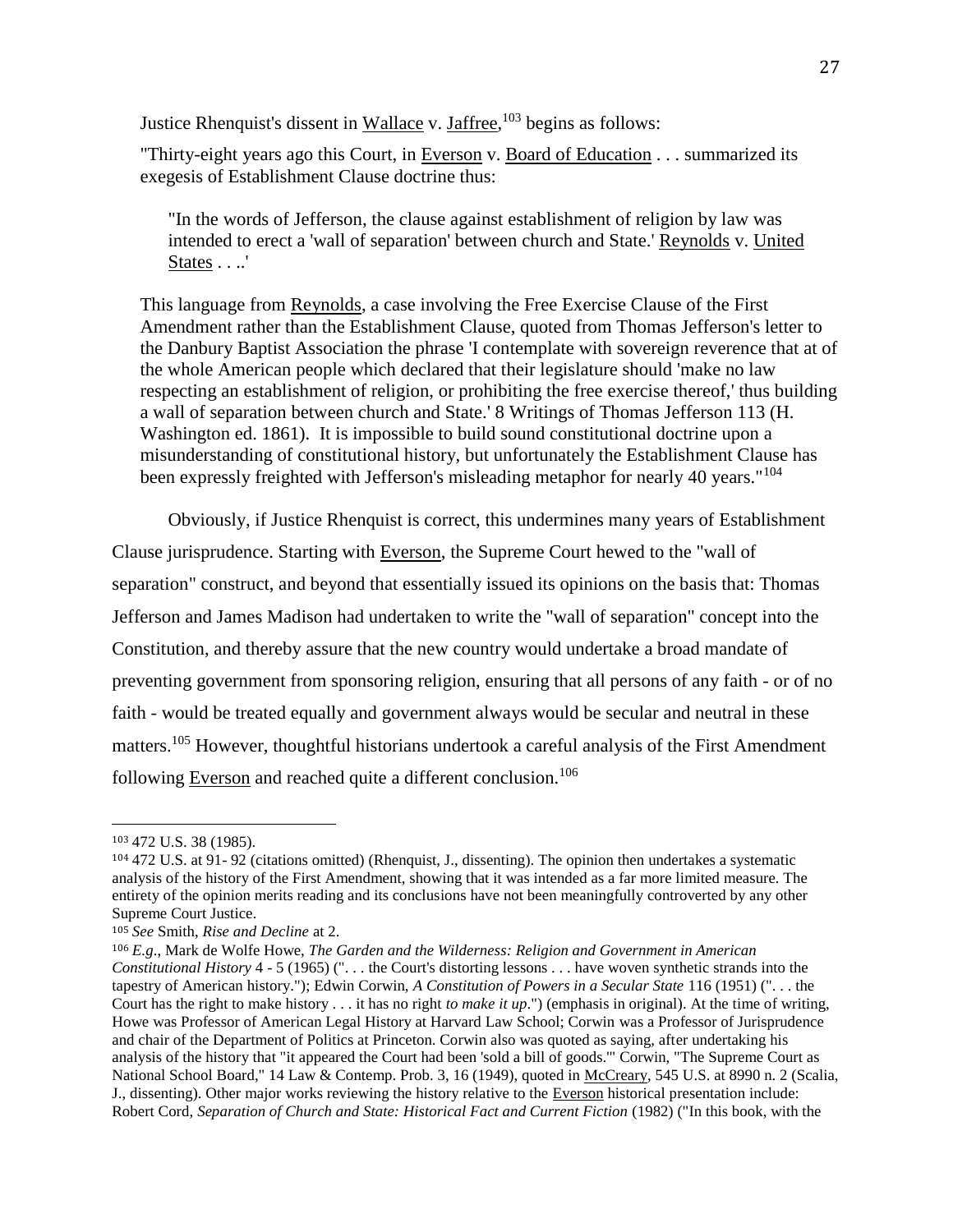I will not in this paper attempt even a summary of the history of the First Amendment. I will however sketch a few facts that I think illustrate the reasonableness of the analysis that concludes that the Everson "wall of impregnable separation" between church and state and commitment to a secular, neutral state is not at all mandated by the history of the First Amendment. While aspects of the history are not fully clear, or fully agreed by the historians who have researched the issue, it seems fair to say that by far the better view is that the history doesn't support the view of the First Amendment adopted in Everson.

Some selected facts and observations: James Madison, although he held a central role in drafting the constitution, initially opposed adoption of any bill of rights. Addressing concerns sometimes expressed that individual representatives of the states wished assurance that the federal government would not intrude in religious affairs, his response was that under the constitution the federal government possessed only specified powers with no authority to act in matters of religion. The most likely issue of religious preference was a religion test for office holders, and that had been addressed. Religious practices in the states during the period prior to adoption of the Constitution varied significantly. Five southern states had established the Church of England. The practice varied more in the north although Congregationalism was generally regarded as established in New England. In fact, Massachusetts continued to have an established religion until the 1830s. There were significant disagreements within and among the states about means of funding for churches, rights to establish sects other than the established sect, issues of religious tolerance between, *e.g*., Catholics and Protestants in Maryland and Congregationalists and Baptists in New England, but no one expected the federal government to take any role in these matters.

There is little meaningful information relating to the drafting history of the First Amendment,<sup>107</sup> and this is consistent with the concept that few participants in the process had

use of mostly primary historical documents, I show conclusively that the United States Supreme Court has erred in its interpretation of the First Amendment. The facts within this study prove beyond a reasonable doubt that no 'high and impregnable' wall between Church and State was in historical fact erected by the First Amendment nor was one intended by the Framers of that Amendment." p. *xiv*.); Thomas Curry *Church and State in America to the Passage of the First Amendment* (1986); Donald Drakeman *Church, State and Original Intent* (2010) (Drakeman summarizes his analysis regarding the Everson statement of history as, the historical sources "do not fully support the historical claims made by the justices.") Interestingly, Drakeman states that he had started his research expecting to reach the opposite conclusion. *Id*. at *ix*. Chester Antieau *et al*. *Freedom from Federal Establishment: Formation and Early History of the First Amendment Religion Clauses* (1964).

<sup>107</sup> Professor Levy summarizes the House debate of the bill of rights: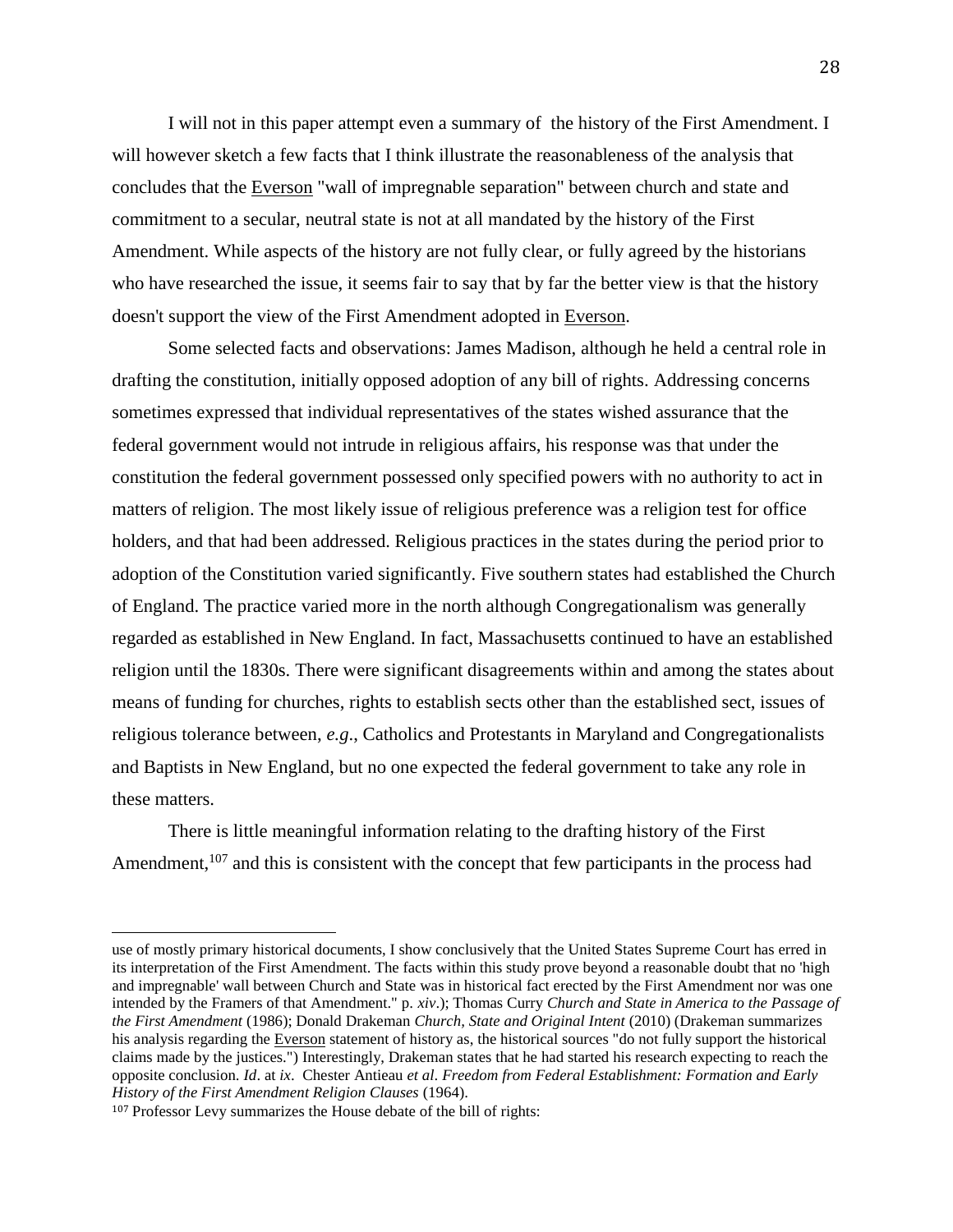any expectation of an affirmative role for the federal government in the nation's religious life. In effect, the First Amendment was a federalism measure, ensuring these matters were addressed at the state level – an approach reflected in the language of the First Amendment, "Congress shall make no law respecting an establishment of religion . . .", effectively the mirror-image of the grant of powers to the national government contained in Art. I, sec. 8, "The Congress shall have Power . . . To make all laws which shall be necessary and proper . . .."

The concept that the state governments would have almost sole jurisdiction over matters of religion is easily seen in the following quotation from Joseph Story's *Commentaries on the Constitution*, written in the mind-19th century (Story was a Justice of the Supreme Court as well as a professor at the Harvard Law School):

"Probably at the time of the adoption of the Constitution, and of the [First] Amendment . . . the general if not the universal sentiment in America was, that Christianity ought to receive encouragement from the State so far as was not incompatible with the private rights of conscience and the freedom of religious worship. An attempt to level all religions, and to make it a matter of state policy to hold all in utter indifference, would have created universal disapprobation, if not universal indignation."<sup>108</sup>

Accepting that a principal purpose - if not the purpose - of the Establishment Clause was to assure that the federal government would not oust the states from their role in the matter of religion, either by establishing a church or favoring one sect over another - the federal government was not in any way constrained from engaging in activities that recognized the role of religion in American life. For example, the same Congress that approved the bill of rights oversaw the following Thanksgiving resolution by President George Washington:

"*Whereas, it is the duty of all nations to acknowledge the providence of Almighty God, to obey His will, to be grateful for His benefits, and humbly to implore His protection and favor*; and

Whereas both Houses of Congress have, by their joint committee, requested me 'to recommend to the people of the United Starts a day of public thanksgiving and prayer, to be observed by acknowledging with grateful hearts the many and signal favors of

<sup>&</sup>quot;The debate was sometimes irrelevant, usually apathetic and unclear. Ambiguity, brevity, and imprecision in thought and expression characterize the comments of the few members who spoke. That the House understood the debate cared deeply about its outcome, or shared a coon understanding of the finished amendment seems doubtful. Not even Madison himself, dutifully carrying out his pledge to secure amendments, seems to have troubled to do more than was necessary to get something adopted in order to satisfy the popular clamor for a bill of rights . . .." Leonard Levy, *The Establishment Clause: Religion and the First Amendment* 79 (1986).

<sup>108</sup> Joseph Story, *Commentaries on the Constitution of the United States* 591 (1851).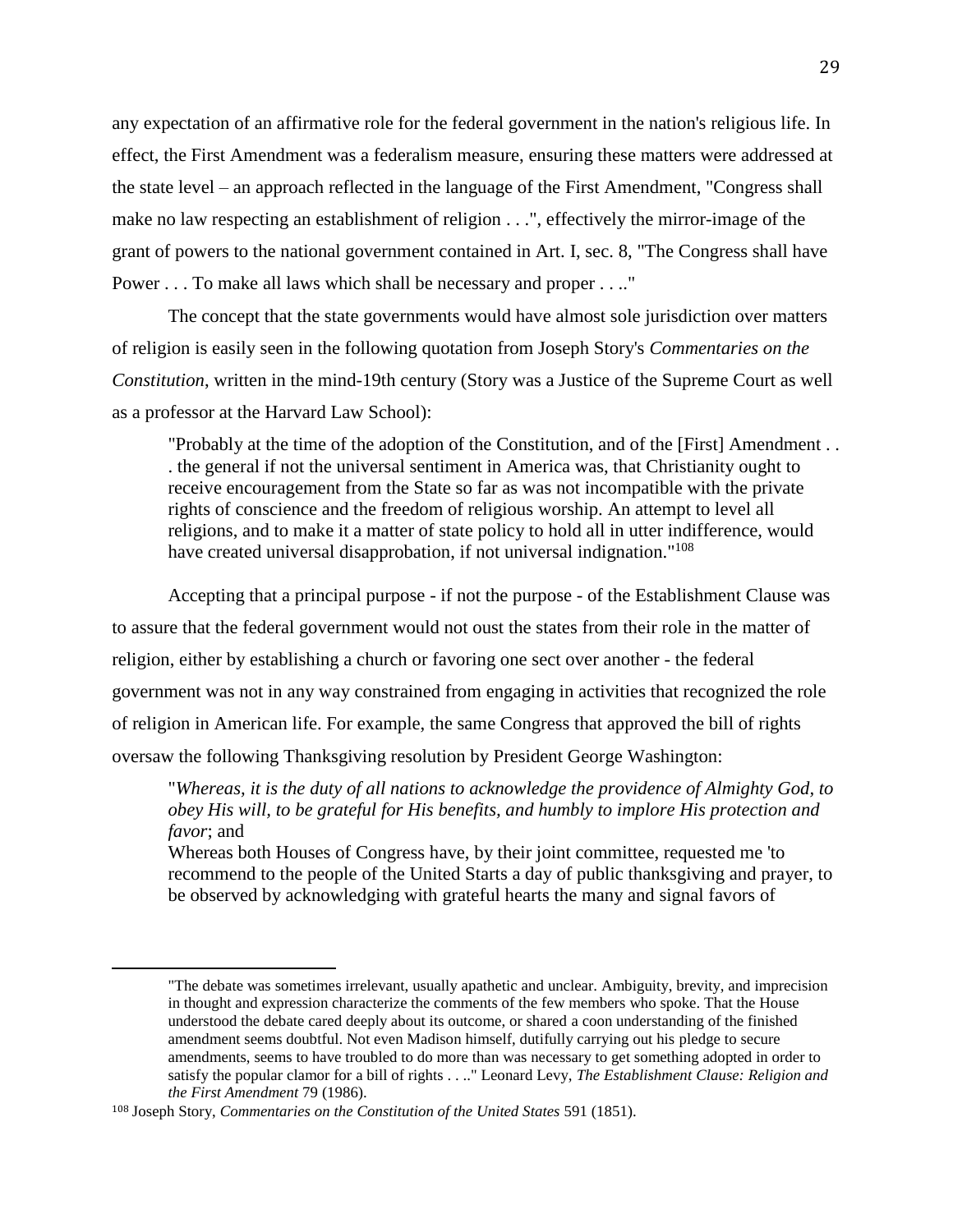Almighty God, especially by affording them an opportunity peaceably to establish a form of government for their safety and happiness:'."<sup>109</sup>

Similarly, the same Congress appropriated funds for legislative chaplains. During the first session of Congress, the Northwest Ordinance was re-enacted, containing a provision that, "Religion, morality, and knowledge being necessary to good government, . . . schools and the means of education shall forever be encouraged."<sup>110</sup>

Moving forward a bit, we can put a little context around the Everson recitation of the Virginia-led history and wall of separation. In President Grant's 1875 message to Congress he stressed the importance of a Constitutional amendment forbidding the use of public funds for socalled "denominational schools".<sup>111</sup> Grant's purpose was informed by the increasing presence of Roman Catholics in the country, and as a result of having acquired political power, their efforts to obtain school funding.<sup>112</sup> Pertinent here, concern was expressed that nothing in the U.S. Constitution, including the Fourteenth Amendment - which at that time may or may not have been understood to "incorporate" the First Amendment - would prevent states from providing funds to the Catholic Schools. The prompt response was a proposed constitutional amendment, authored by Rep. James G. Blaine, forbidding such funding. It stated:

"No State shall make any law respecting an establishment of religion, or prohibiting the free exercise thereof; and no money raised by taxation in any State for the support of public schools, or derived from any public fund therefore, nor any public lands devoted thereto, shall ever be under the control of any religious sect; nor shall any money so raised or lands so devoted be divided between religious sects or denominations"<sup>113</sup>

The House of Representatives overwhelmingly approved the measure but it never went anywhere. Nonetheless, it illustrates the political dynamics of the time, and appears to have formed the thinking behind the opinion in Reynolds v.  $U.S.<sup>114</sup>$  The case involved the appeal of a prosecution for bigamy in the Territory of Utah. Seemingly irrelevant, the defendant was Mormon and argued that he was required to practice polygamy by his religion. Chief Justice Waite wrote the opinion for the Court and used the opportunity to hold forth at some length

<sup>109</sup> Cord, *Separation of Church and State* at 51 - 52 quoting from James Richardson, *A Compilation of the Messages and Papers of the Presidents, 1789 - 1897*, Vol. 1.

<sup>110</sup> Curry, The First Freedoms at 218.

<sup>111</sup> Drakeman, Church, State, and Original Intent 66-67.

<sup>112</sup> *Id*.

<sup>113</sup> Drakeman at 67.

<sup>114</sup> 98 U.S. 145 (1878).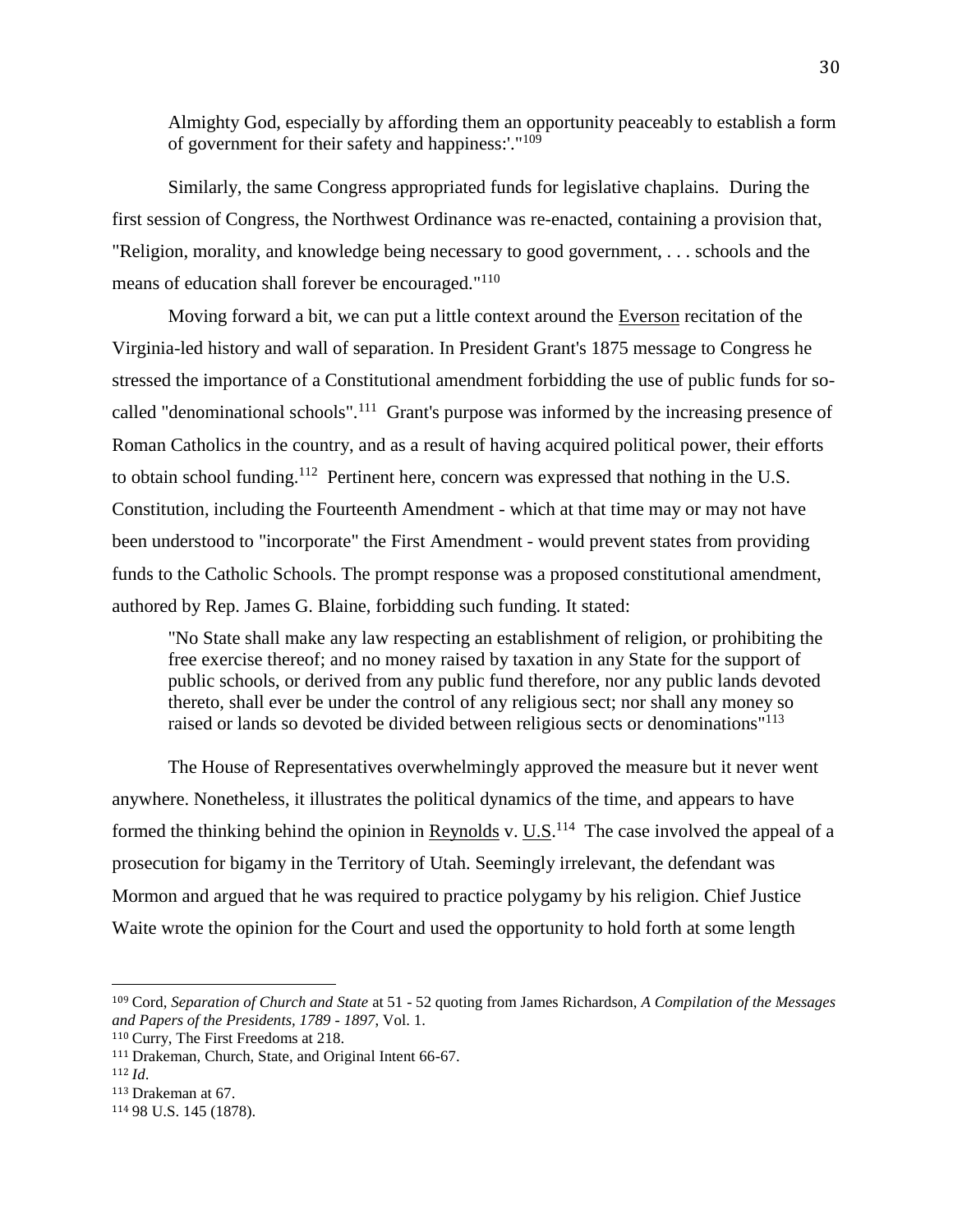regarding the subject of separation of church and state, along the lines of the Virgina approach later reflected in Everson. The Everson opinion in turn relied heavily on the Reynolds analysis. Later commentators have referred to "law office history" as informing the opinion. $115$ 

Returning to the topic at hand, the Everson court's view about the impregnable wall of separation between church and state, and a concept of a secular, neutral state, may have fairly reflected the views of Madison and Jefferson in obtaining the adoption of the Virginia State of Religious Liberty in 1786, but was not to any degree incorporated in the bill of rights. When that analysis was repeated in the school prayer decision in Shempp,<sup>116</sup> it then formed the basis for the Lemon tests, asking if a secular purpose was present in the government act, and whether there was a primary purpose to support or interdict religion. Obviously these have little to do with the very limited function of the First Amendment as indicated above. In part for this reason, the conservative justices have not seen the Lemon test as legitimate. At the same, it is late in the day to undo almost 50 years of precedent.

## 2. Workability of Lemon test

Writing in Lamb's Chapel v. Central Moriches Union Free Sch. Dist., <sup>117</sup> Justice Scalia characterized the Lemon test by comparing it with

". . . a ghoul in a late-night horror movie that repeatedly sits up in its gave and shuffles abroad, after being repeatedly killed and buried. [It] is there to scare us [when] we wish it to do so, but we can command it to return to the tomb at will. When we wish to strike down a practice it forbids, we invoke it, when we wish it to uphold a practice it forbids, we ignore it entirely."<sup>118</sup>

This seems like an accurate characterization of Lemon, with the observation perhaps casting a shadow over a reasonable portion of the Court's Establishment Clause jurisprudence, which is most often characterized by 5 -4 decisions, often with multiple overlapping concurring and dissenting opinions. The Lemon test - especially as it is expanded or varied, used or not used - in reality fails to meet the definitional quality of a test, in that it sets forth no standard that can be applied in predictable fashion by the judiciary. I think it's a mistake however to throw brickbats at the Lemon test, its author, or those who seek to apply it. The difficulty is that our

 $\overline{\phantom{a}}$ 115

<sup>116</sup> *Supra*.

<sup>117</sup> 508 U.S. 384 (1993).

<sup>118</sup> 508 U.S. at 399 (Scalia, J., dissenting).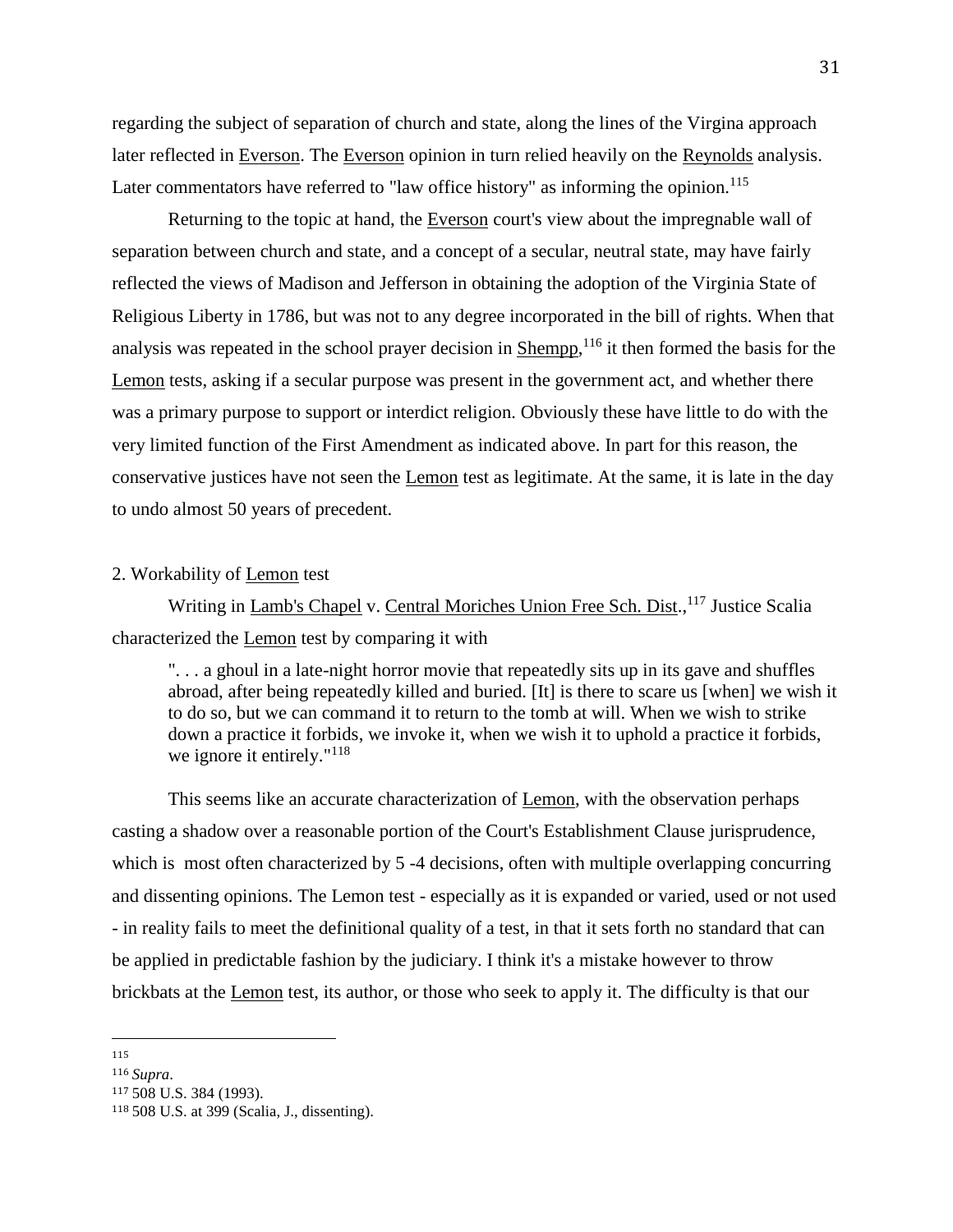nation doesn't have an explicable or coherent way of addressing Establishment Clause issues excepting those situations where a relatively large number of cases over time have yielded answers that are sufficient in the context, and I believe school prayer and funding would be nominees for that dubious distinction. Irrespective of whether one thinks the cases are right or wrong, there are rules and there is no suggestion that the rules are going to change anytime soon.

## 3. A post-Lemon era?

It seems to me that we are now in an era when the Lemon test (doctrine) has receded in importance, and the Court is more likely to make decisions that are acknowledged as being driven more by context and an appreciation of history. So rather than a stern and inflexible "impregnable wall of separation between church and state" - purportedly (but not really) mandated by the Founders - as a means of preventing Catholics from obtaining school funding, a more modern form of decision making might be more candid about its premises. I think Van Orden and Town of Greece support this view. As particular support for this perspective I would point to Justice Breyer's concurrence in Van Orden and statements such as the following:

". . . the Establishment Clause does not compel the government to purge from the public sphere all that in any way partakes of the religious. . . . Such absolutism is not only inconsistent with our national traditions . . . but would also tend to promote the kind of social conflict the Establishment Clause seeks to avoid."<sup>119</sup>

"As far as I can tell, 40 years passed in which the presence of this monument, legally speaking, went unchallenged (until the single legal objection raised by petitioner). And I am not aware of any evidence suggesting that this was due to a climate of intimidation. Hence, those 40 years suggest more strongly than can any set of formulaic tests that few individuals, whatever their system of beliefs, are likely to have understood the monument as amounting, in any significantly detrimental way, to a government effort to favor a particular religious sect. . . . The 40 years suggest that the public visiting the capitol grounds has considered the religious aspect of the tablets' messages part of what is a broader moral and historical message reflective of a cultural heritage.<sup>120</sup>

". . .. to reach a contrary conclusion here, based primarily on the religious nature of the tablets' text would, I fear, lead the law to exhibit a hostility toward religion that has no place in our Establishment Clause traditions. Such holding might well encourage disputes concerning the removal of longstanding depictions of the Ten Commandments from public buildings across the Nation. And it could thereby create the very kind of

<sup>119</sup> 545 U.S. at 699 (Breyer, J., concurring) (case citations omitted).

<sup>120</sup> 545 U.S. at 702-03 (Breyer, J. concurring) (case citations omitted).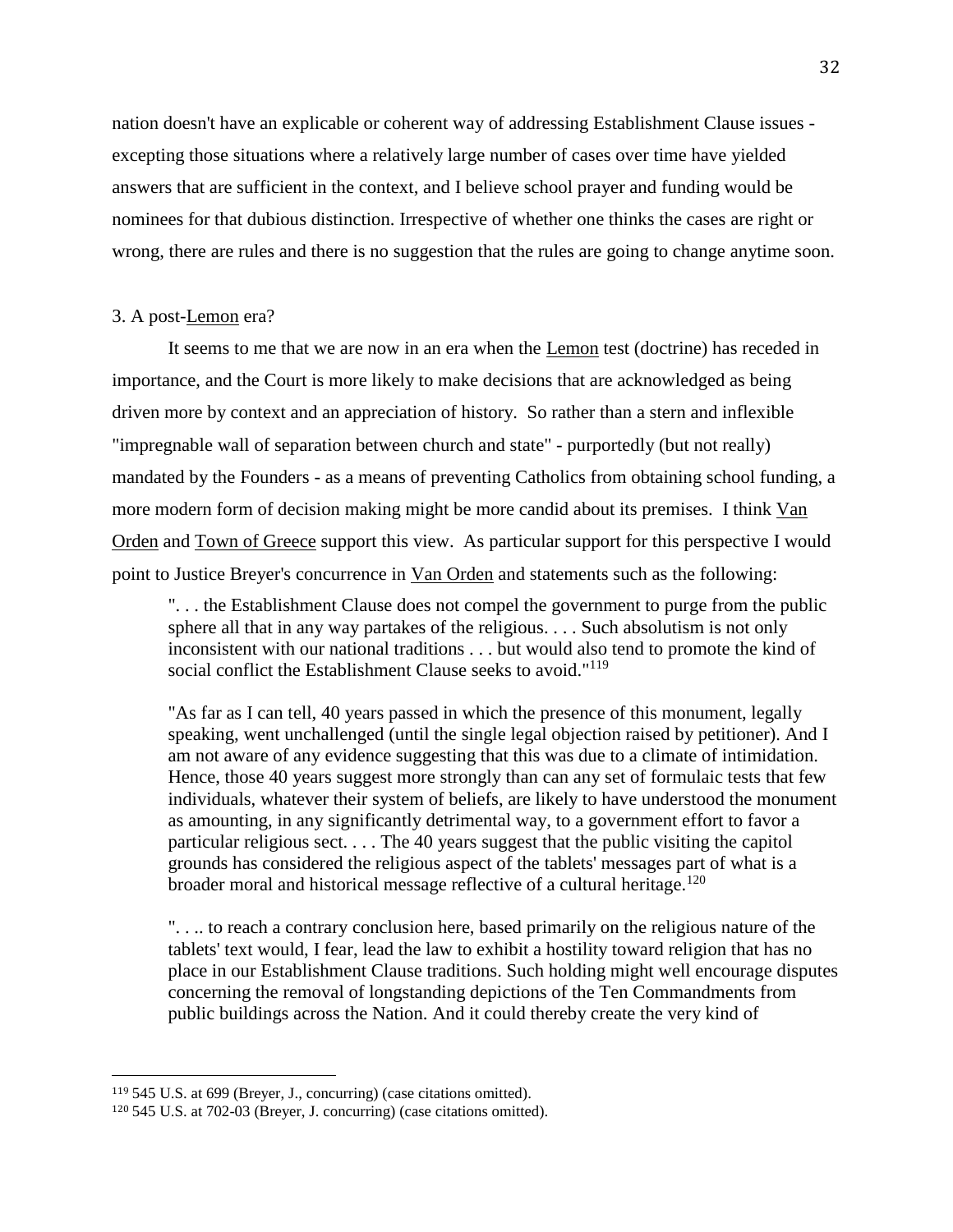religiously based divisiveness that the Establishment Clause seeks to avoid."<sup>121</sup>

A similar issue is before the Court this term in The American Legion v. American Humanist Ass'n, <sup>122</sup> involving a 40 foot Latin cross that is part of a World War I memorial erected in the 1920s and standing on public property in Bladensburg, Maryland. The case may provide a good testing ground for my hypothesis.

## IV. Summary; Conclusion

The parsonage exemption addresses a unique income tax issue faced by ministers. The contours of the issue have not really changed since the measure became law in 1921. The minister's home is in effect an extension of the church itself, and tax-related inquiries into the details of private meetings between the minister and his or her parishioners or others seeking counsel, regarding matters that are internal to the operation of the church, and the like should obviously be avoided. For that reason, Boris Bittker opined 50 years ago - typically succinct but with rapier precision - that the allowance reached a sensible outcome, effectively implementing a "convenience of the employer" rationale. For the reasons stated in part II.C., I think the Supreme Court would endorse this conclusion if the validity of sec. 107 under the Establishment Clause ever came before that Court.

As noted, I have real doubts that the Establishment Clause issue will be addressed on the merits by the because I don't believe anyone has standing to bring the case. But I do not think that's necessarily a bad thing - and in fact I believe there is a decided silver lining to that resolution.

The fact that a court doesn't police the issue doesn't mean that any Establishment Clause affecting sec. 107 hasn't and won't receive due consideration. The Members of Congress are sworn to uphold the Constitution - and the *amicus* brief filed by The Members of Congress in the Gaylor action specifically acknowledges that responsibility. Justice Kennedy, writing in Hein,<sup>123</sup> similarly points out the duty of Members of Congress, as well as Executive branch officials, to

<sup>121</sup> 545 U.S. at 704 (Breyer, J., concurring). *See* Professor Richard Fallon, "A Salute to Justice Breyer's Concurring Opinion in Van Orden v. Perry, 128 Harv. L. Rev. 429 (2014).

<sup>122</sup> 874 F.3d 195 (4th Cir. 2017), *rehearing en banc denied*, 891 F.3d 117 (4th Cir), *cert. granted*, 139 S.Ct. 451 (2018).

<sup>123</sup> *Supra*.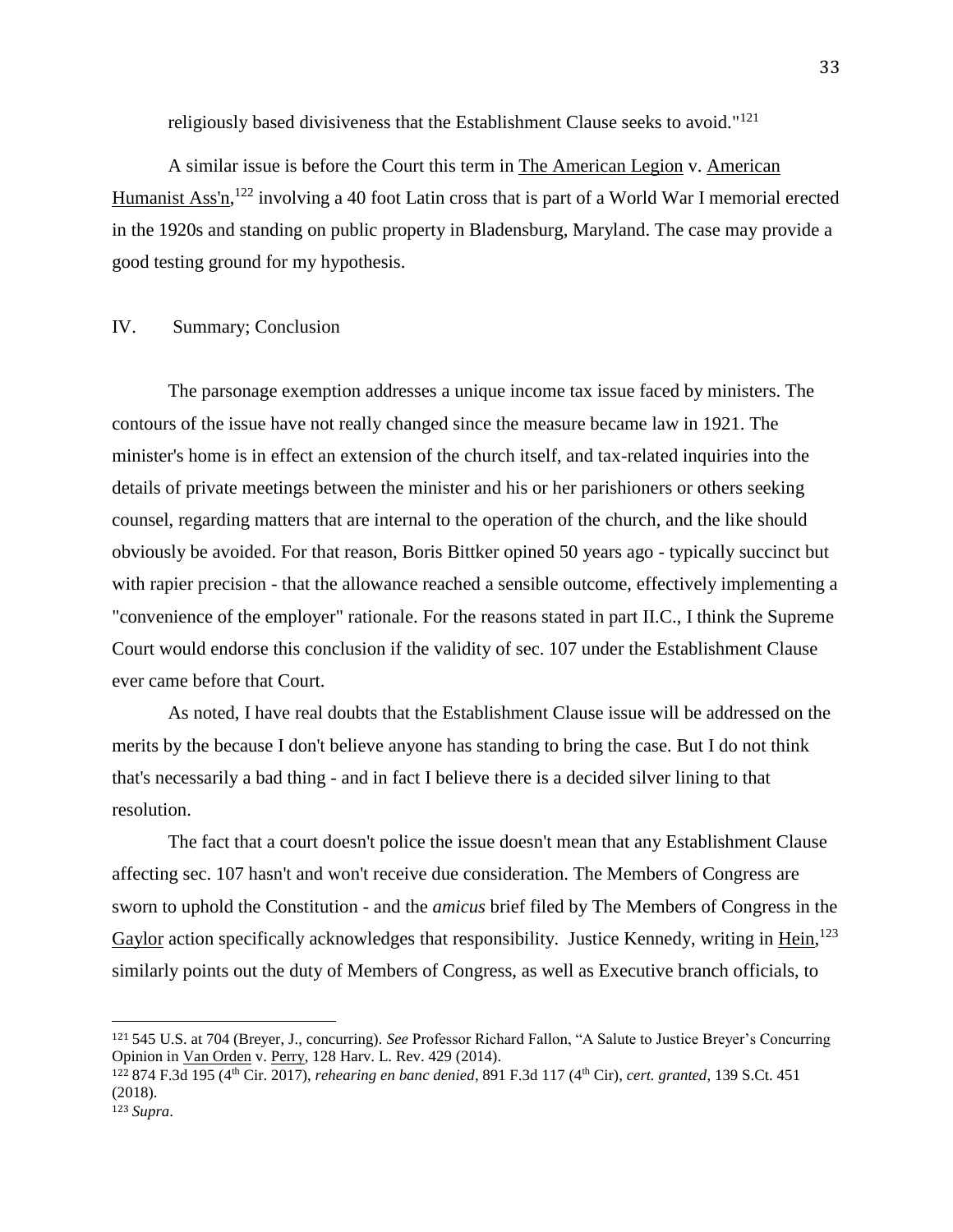uphold the Constitution.<sup>124</sup> Having Congress address the issue of the constitutionality of sec. 107 is a good thing in my view, for two reasons:

First, if anything is clear from Part III. of the paper, it is that there is no extant test whether Lemon v. Kurtzman or other - to determine the constitutionality of sec. 107. The Lemon test, when applied, is so encrusted with refinements and beset with interpretive ambiguities that it fails the definitional requirement of "test". With all due respect to Justice Breyer,  $^{125}$  his standard of "legal judgment" instead of "personal judgment" is not one I can understand. I think most lawyers would say that a legal judgment is rendered on the basis of the application of rules or principles, but, as discussed, the reality is that we have none in this area - outside the setting of contexts where *stare decisis* has put to rest the need for further debate, such as I think the school funding authorities at this point. In the absence of a relevant rule of law, which can be described and applied by judges generally to reach predictable results, we are left with "judgments", but those are not legal judgments. And while Justice Breyer's judgment is plainly very good, judgments that are not legal judgments are properly made in our scheme of government by a different branch - the legislative branch. I believe this is totally proper and sound because legislators, in addition to having sound judgment, also have individually and in the aggregate a wealth of experience that places them in closer touch with the persons who will be affected by

<sup>124</sup> Justice Kennedy stated:

<sup>&</sup>quot;It must be remembered that, even where parties have no standing to sue, members of the Legislative and Executive Branches are not excused from making constitutional determinations in the regular course of their duties. Government officials must make a conscious decision to obey the Constitution whether or not their acts can be challenged in a court of law and then must conform their actions to these principled determinations."

<sup>551</sup> U.S. at 618 (Kennedy, J., concurring). While others may not agree, I personally believe that the Congress and Executive branch take very seriously their obligation to adhere to constitutional limitations imposed on them. An example with which I have some personal experience is the deduction limitation in Code §280E, which prohibits claiming a deduction or credit for expenses incurred in carrying a business of trafficking in controlled substances. Added by the Tax Equity and Fiscal Responsibility Act of 1982, the measure was part of an overall War on Drugs in the 1980s. During consideration of the legislation there was real pressure applied to extend the deduction and credit disallowance to the "cost of goods sold" of drug dealers - which obviously could be a significant expense, denial of which would have been well-received by those pressing the anti-drug campaign. However, denial of the cost of goods sold to a dealer would collide with the constitutional limitation that tax may only be imposed on net income. So, notwithstanding substantial pressure from persons responsible for the anti-drug campaign, both Congress and the Treasury Department resisted and limited sec. 280E to trade or business expenses and credits, but not including cost of goods sold recovery.

<sup>125</sup> I'm referring to the Justice's concurring opinion in Van Orden, *supra*, in which he said: "[i]f the relation between government and religion is one of separation, but not one of mutual hostility and suspicion, one will inevitably find borderline cases. And in such cases, I see no test-related substitute for the exercise of legal judgment." 545 U.S. at 700 (Breyer, J., concurring). He continued: "That judgment is not a personal judgment. Rather, as in all constitution cases, it must reflect and remain faithful to the underlying purposes of the Clauses, and it must take account of context and consequences measured in light of those purposes." *Id*.